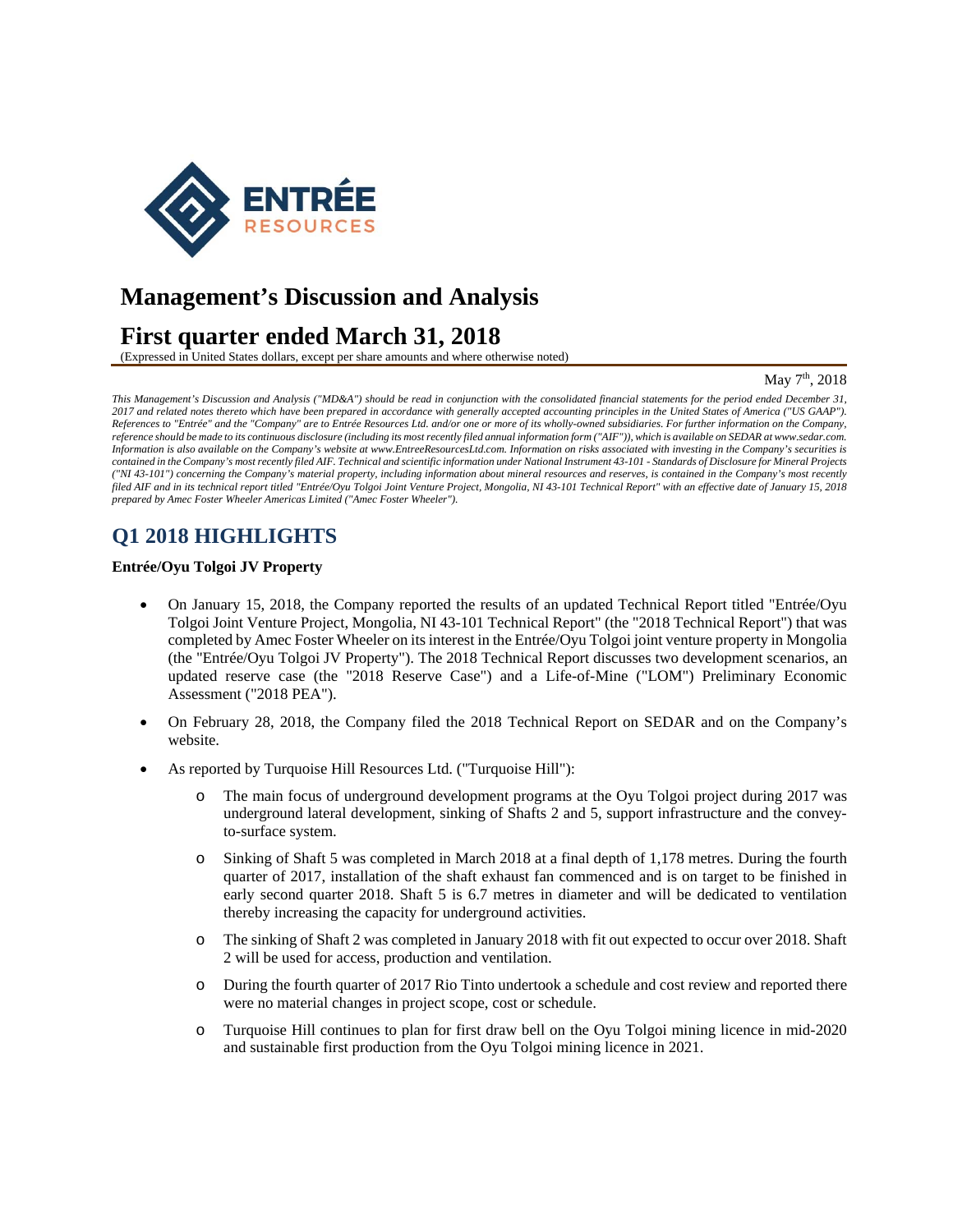## **Corporate**

- On February 5, 2018, Mark Bailey was appointed to the role of Non-Executive Chair of the Board. Mr. Bailey succeeded The Rt. Honourable Lord Howard of Lympne, who retired from his position as a director and Non-Executive Chair of the Board. Dr. Michael Price was also appointed to the Board of Directors (the "Board") to fill the vacancy created by Lord Howard's retirement.
- Q1 2018 net loss was \$0.7 million as compared to Q1 2017 (\$1.3 million) which was a reduction of 46% from the comparative period of 2017.
- Q1 2018 operating cash outflow after working capital was \$0.2 million (Q1 2017 \$1.2 million) and as at March 31, 2018, cash on hand was \$6.6 million.

## **OVERVIEW OF BUSINESS**

Entrée is a mineral resource company with interests in development and exploration properties in Mongolia, Peru and Australia.

The Company's principal asset is its interest in the Entrée/Oyu Tolgoi JV Property – a carried 20% or 30% interest (depending on the depth of mineralization) in two of the Oyu Tolgoi project deposits, as well as a large underexplored, highly prospective land package located in the South Gobi region of Mongolia. Entrée's joint venture partner, Oyu Tolgoi LLC ("OTLLC"), holds the remaining 80%/70% interest.

The Oyu Tolgoi project includes two separate land holdings: the Oyu Tolgoi mining licence, which is held by OTLLC (66% Turquoise Hill and 34% the Government of Mongolia), and the Entrée/Oyu Tolgoi JV Property, which is a partnership between Entrée and OTLLC. The Entrée/Oyu Tolgoi JV Property comprises the eastern portion of the Shivee Tolgoi mining licence, and all of the Javhlant mining licence. The Shivee Tolgoi and Javhlant mining licences are held by Entrée. The terms of the joint venture between Entrée and OTLLC (the "Entrée/Oyu Tolgoi JV") state that Entrée has a right to receive 20% of all mineralization extracted from deeper than 560 metres below surface and 30% of all mineralization extracted from above 560 metres depth.

The Entrée/Oyu Tolgoi JV Property includes the Hugo North Extension copper-gold deposit (also referred to as "HNE") and the majority of the Heruga copper-gold-molybdenum deposit. The resources at Hugo North Extension include a Probable reserve, which is part of the first lift ("Lift 1") of the Oyu Tolgoi underground block cave mining operation. Lift 1 is currently in development by project operator Rio Tinto International Holdings Ltd. ("Rio Tinto"), with first development production from the Entrée/Oyu Tolgoi JV Property expected in 2021. When completed, Oyu Tolgoi is expected to become the world's third largest copper mine.

In addition to the Hugo North Extension copper-gold deposit, the Entrée/Oyu Tolgoi JV Property includes approximately 94% of the resource tonnes outlined at the Heruga copper-gold-molybdenum deposit, and a large exploration land package, which together form a significant component of the overall Oyu Tolgoi project.

The first two phases of the Oyu Tolgoi project are fully financed, with the Oyut open pit mine on the Oyu Tolgoi mining licence (Phase 1) currently in production and construction of Lift 1 of the Hugo North/Hugo North Extension underground block cave (Phase 2) currently in progress.

The Company also has the following assets:

- Blue Rose JV a 56.53% interest in the Blue Rose joint venture ("Blue Rose JV") on minerals other than iron ore on exploration licence EL 6006 in the Olary Region of South Australia. The Blue Rose JV partners also have certain rights and royalties with respect to iron ore outlined or extracted from the area covered by EL 6006.
- Cañariaco Project Royalty a 0.5% net smelter returns ("NSR") royalty on Candente Copper Corp.'s Cañariaco copper porphyry project in Peru ("Cañariaco Royalty").

The Company's corporate headquarters are located in Vancouver, British Columbia, Canada. Field operations are conducted out of local offices in Mongolia.

Trading of the Company's common shares commenced on the NYSE American effective July 18, 2005, under the trading symbol "EGI". On April 24, 2006, the Company's common shares began trading on the Toronto Stock Exchange ("TSX") and discontinued trading on the TSX Venture Exchange. The trading symbol remained "ETG".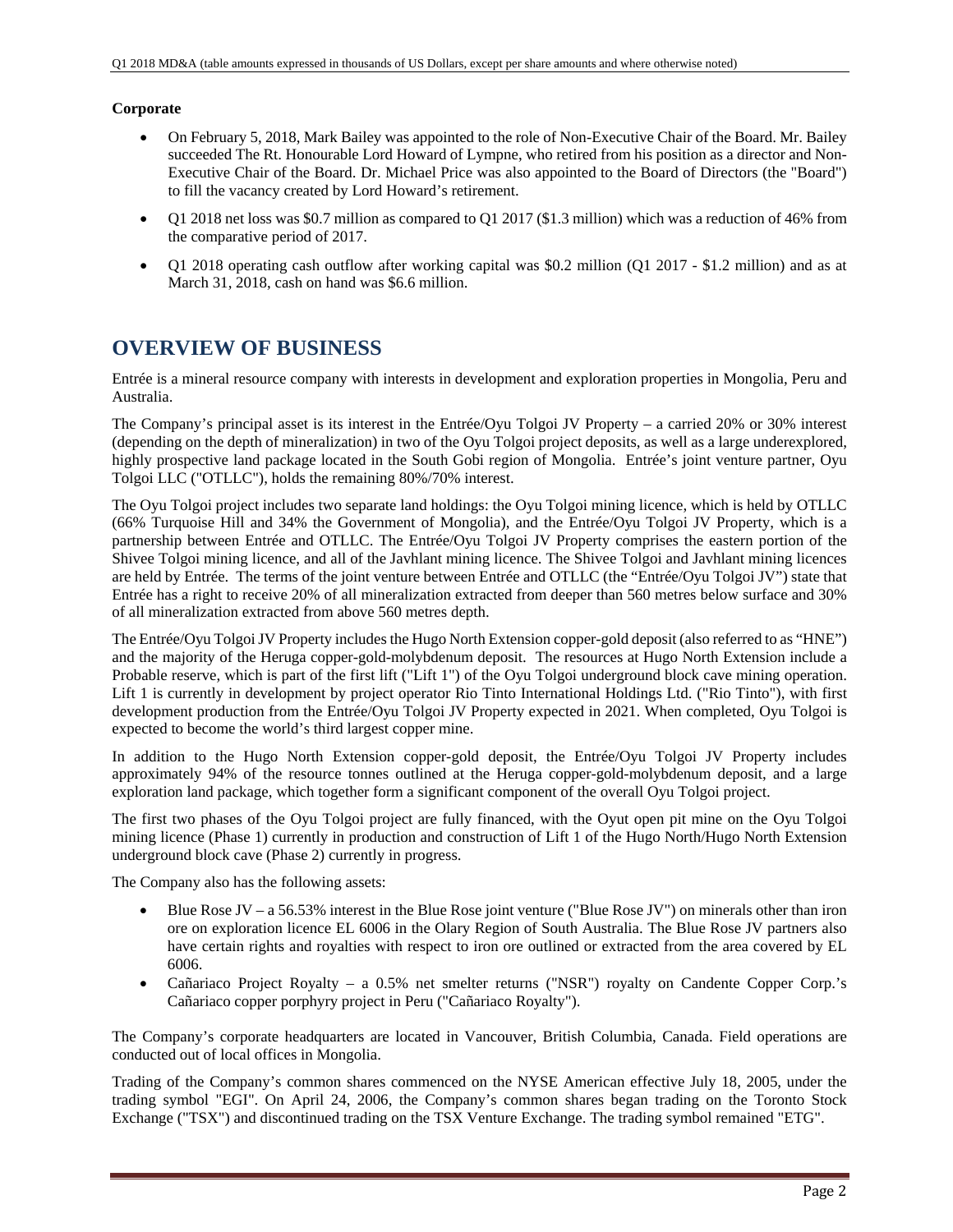# **OUTLOOK AND STRATEGY**

## **Entrée/Oyu Tolgoi JV Property**

With the completion and filing of the 2018 Technical Report, the Company is now focused on:

- Assessing opportunities to crystallize value ahead of production from the Entrée/Oyu Tolgoi JV Property.
- Streamlining Entrée's joint venture interest.
- Educating the market about the risk profile associated with Entrée's interest in the Entrée/Oyu Tolgoi JV Property.
- Working with Entrée's joint venture partner to advance any exploration opportunities on the Entrée/Oyu Tolgoi JV Property that may exist, including several near surface targets that have been identified.

## **Corporate**

Throughout 2018, the Company's focus will be to maximize investor awareness of the results of the 2018 Technical Report and what this report means to the Company and all stakeholders, both current and potential.

Corporate costs, which include Mongolian site management, marketing, and compliance costs, remained estimated between \$1.2 million and \$1.5 million for the full 2018 year.

# **ENTRÉE/OYU TOLGOI JV PROPERTY AND SHIVEE WEST PROPERTY – MONGOLIA**

## **2018 Technical Report Highlights**

On January 15, 2018, the Company announced the results of the 2018 Technical Report completed on its interest in the Entrée/Oyu Tolgoi JV Property. The 2018 Technical Report discusses two development scenarios, the 2018 Reserve Case and the 2018 PEA. The 2018 Reserve Case is based only on mineral reserves attributable to the Entrée/Oyu Tolgoi JV from Lift 1 of the Hugo North Extension underground block cave.

The 2018 PEA is an alternative development scenario completed at a conceptual level that assesses the inclusion of Hugo North Extension Lift 2 and Heruga into an overall mine plan with Hugo North Extension Lift 1. The 2018 PEA includes Indicated and Inferred resources from Hugo North Extension Lifts 1 and 2, and Inferred resources from Heruga. Significant development and capital decisions will be required for the eventual development of Hugo North Extension Lift 2 and Heruga once production commences at Hugo North Extension Lift 1.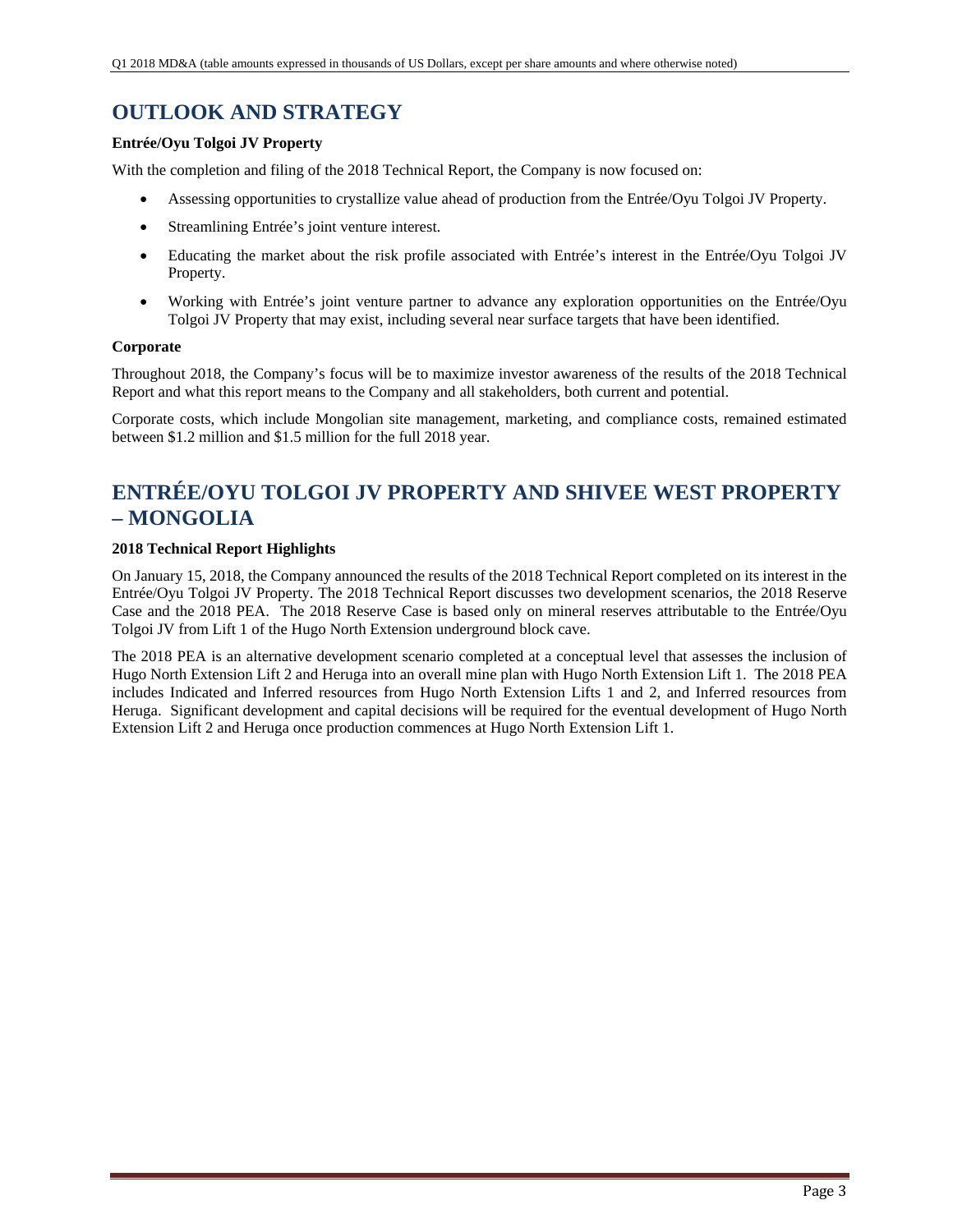| Entrée/Oyu Tolgoi JV Property                | <b>Units</b> | <b>2018 Reserve Case</b>                                                   | <b>2018 PEA</b>                                                    |
|----------------------------------------------|--------------|----------------------------------------------------------------------------|--------------------------------------------------------------------|
| Probable Reserve Feed                        |              | 35 Mt @ 1.59% Cu,<br>$0.55$ g/t Au, 3.72 g/t Ag<br>$(1.93\% \text{ CuEq})$ |                                                                    |
| <b>Indicated Resource Feed</b>               |              | ----                                                                       | 113 Mt @ 1.42% Cu,<br>0.50 g/t Au, 3.63 g/t Ag (1.73%<br>$CuEq$ )  |
| <b>Inferred Resource Feed</b>                |              | $---$                                                                      | 708 Mt @ 0.53% Cu,<br>0.44 g/t Au, 1.79 g/t Ag<br>$(0.82 \%$ CuEq) |
| Copper Recovered                             | Mlb          | 1,115                                                                      | 10,497                                                             |
| Gold Recovered                               | koz          | 514                                                                        | 9,367                                                              |
| Silver Recovered                             | koz          | 3,651                                                                      | 45,378                                                             |
| <b>Entrée Attributable Financial Results</b> |              |                                                                            |                                                                    |
| LOM Cash Flow, before-tax                    | \$M          | 382                                                                        | 2,078                                                              |
| LOM Cash Flow, after-tax                     | \$M          | 286                                                                        | 1,522                                                              |
| NPV5%, after-tax                             | \$M          | 157                                                                        | 512                                                                |
| NPV8%, after-tax                             | \$M          | 111                                                                        | 278                                                                |
| NPV10%, after-tax                            | \$M          | 89                                                                         | 192                                                                |

LOM highlights of the production and financial results from the 2018 Reserve Case and the 2018 PEA are summarized as follows:

*Notes:* 

*1. Long term metal prices used in the NPV economic analyses are: copper \$3.00/lb, gold \$1,300.00/oz and silver \$19.00/oz.* 

*2. Mineral reserves and mineral resources are reported on a 100% basis.* 

*3. Entrée has a 20% interest in the above processed material and recovered metal. 4. The mineral reserves in the 2018 Reserve Case are not additive to the mineral resources in the 2018 PEA.* 

*5. Copper equivalent ("CuEq") is calculated as shown in the footnotes to the Mineral Resources Table below.* 

The economic analysis in the 2018 PEA does not have as high a level of certainty as the 2018 Reserve Case. The 2018 PEA is preliminary in nature and includes Inferred mineral resources that are considered too speculative geologically to have the economic considerations applied to them that would enable them to be categorized as mineral reserves, and there is no certainty that the 2018 PEA will be realized. Mineral resources are not mineral reserves and do not have demonstrated economic viability.

In both development options (2018 Reserve Case and 2018 PEA) the Company is only reporting the production and cash flows attributable to the Entrée/Oyu Tolgoi JV Property, not production and cash flows for other mineral deposits located on the Oyu Tolgoi mining licence owned 100% by OTLLC. Note the production and cash flows from these two development options are not additive.

Both the 2018 Reserve Case and the 2018 PEA are based on information reported within the 2016 Oyu Tolgoi Feasibility Study ("OTFS16"), completed by OTLLC on the Oyu Tolgoi project (refer to Turquoise Hill's press release dated October 21, 2016). OTFS16 discusses the mine plan for Lift 1 of the Hugo North (including Hugo North Extension) underground block cave on both the Oyu Tolgoi mining licence and the Entrée/Oyu Tolgoi JV Property. Rio Tinto is managing the construction and eventual operation of Lift 1 as well as any future development of deposits included in the 2018 PEA.

Below are some of the key financial assumptions and outputs from the two alternative cases, the 2018 Reserve Case and the 2018 PEA. All figures shown for both cases are reported on a 100% Entrée/Oyu Tolgoi JV basis, unless otherwise noted, where it is for Entrée's 20% attributable interest. Both cases assume long term metal prices of \$3.00/lb copper, \$1,300.00/oz gold and \$19.00/oz silver.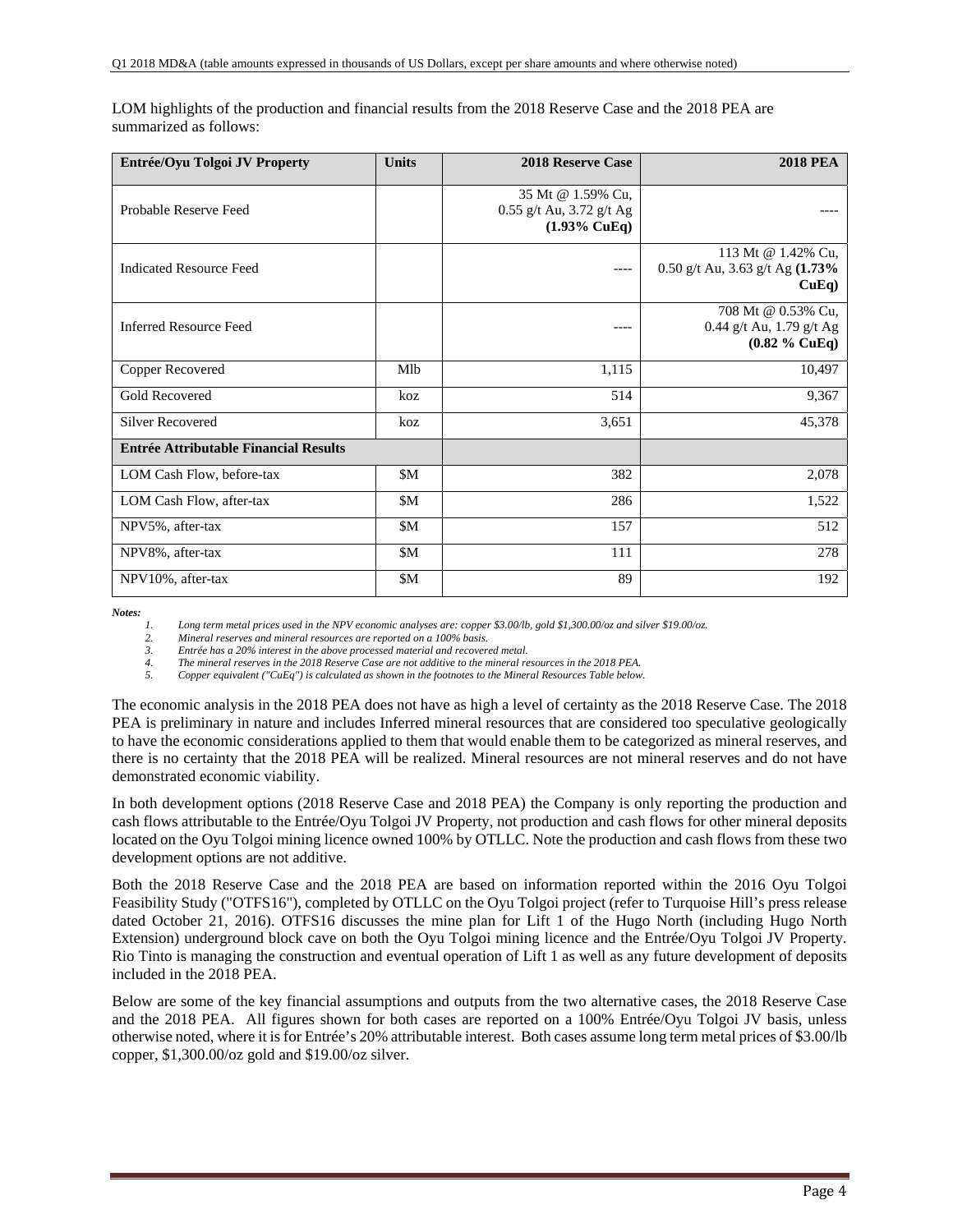Key items per the 2018 Reserve Case outputs are as follows:

- Entrée/Oyu Tolgoi JV Property development production from Hugo North Extension Lift 1 starts in 2021 with initial block cave production starting in 2026.
- 14-year mine life (5-years development production and 9-years block cave production).
- Maximum production rate of approximately 24,000 tonnes per day ("tpd"), which is blended with production from OTLLC's Oyut open pit deposit and Hugo North deposit to reach an average mill throughput of approximately 110,000 tpd.
- Total direct development and sustaining capital expenditures of approximately \$262 million (\$52 million attributable to Entrée).
- Entrée LOM average cash cost \$1.25/lb payable copper.
- Entrée LOM average cash costs after credits ("C1") \$0.56/lb payable copper.
- Entrée LOM average all-in sustaining costs after credits ("AISC") \$1.03/lb payable copper.

Key items per the 2018 PEA outputs are as follows:

| Entrée/Oyu Tolgoi JV Property  | <b>Units</b> | 2018 PEA $(1)(2)$       |                        |  |  |
|--------------------------------|--------------|-------------------------|------------------------|--|--|
|                                |              | HNE Lift $1 +$ Lift $2$ | HNE Lift $1+2+$ Heruga |  |  |
| <b>LOM</b> cash flow           | \$M          |                         |                        |  |  |
| Before-tax                     |              | \$2,133                 | \$2,078                |  |  |
| After-tax<br>$\bullet$         |              | \$1,595                 | \$1,522                |  |  |
| Net present value              | \$M          |                         |                        |  |  |
| 5%                             |              | \$506                   | \$512                  |  |  |
| 8%                             |              | \$277                   | \$278                  |  |  |
| Mine life $(3)$                | Years        | 33                      | $77*$                  |  |  |
| Metal recovered <sup>(4)</sup> |              |                         |                        |  |  |
| Copper<br>$\bullet$            | Mlb          | 5,579                   | 10,497                 |  |  |
| Gold                           | Koz          | 2,637                   | 9,367                  |  |  |
| Silver                         | Koz          | 20,442                  | 45,378                 |  |  |

*Notes:* 

*1. Long term metal prices used in the net present value (*"*NPV*") *economic analyses are: copper \$3.00/lb, gold \$1,300.00/oz and silver \$19.00/oz. 2. The economic analysis in the 2018 PEA does not have as high a level of certainty as the 2018 Reserve Case. The 2018 PEA is preliminary in nature and includes Inferred mineral resources that are considered too speculative geologically to have the economic considerations applied*  to them that would enable them to be categorized as mineral reserves, and there is no certainty that the 2018 PEA will be realized. Mineral *resources are not mineral reserves and do not have demonstrated economic viability.* 

*3. \*The 2018 PEA covers a period from 2021 to 2097 (77 years), but there is an 11 year period (2054-2064) with no mining from the Entrée/Oyu* 

*Tolgoi JV Property when other mineralization from the Oyu Tolgoi mining licence is being mined and processed.* 

*4. Entrée has a 20% attributable interest in the recovered metal.* 

- Mineralization mined from the Entrée/Oyu Tolgoi JV Property is blended with production from other deposits on the Oyu Tolgoi mining licence to reach a mill throughput of 110,000 tpd.
- Development schedule assumes for Entrée/Oyu Tolgoi JV Property:
	- 2021 start of Lift 1 development production and in 2026 initial Lift 1 block cave production
	- 2028 Lift 2 development production and in 2035 initial Lift 2 block cave production
	- 2065 Heruga development production and in 2069 initial block cave production
- Total direct development and sustaining capital expenditures of approximately \$8,637 million (\$1,727 million attributable to Entrée).
- Entrée LOM average cash cost \$1.97/lb payable copper.
- Entrée LOM average C1 cash costs \$0.68/lb payable copper.
- Entrée LOM average AISC after credits \$1.83/lb payable copper.

The 2018 PEA and the 2018 Reserve Case are not mutually exclusive; if the 2018 Reserve Case is developed and brought into production, the mineralization from Hugo North Extension Lift 2 and Heruga is not sterilized or reduced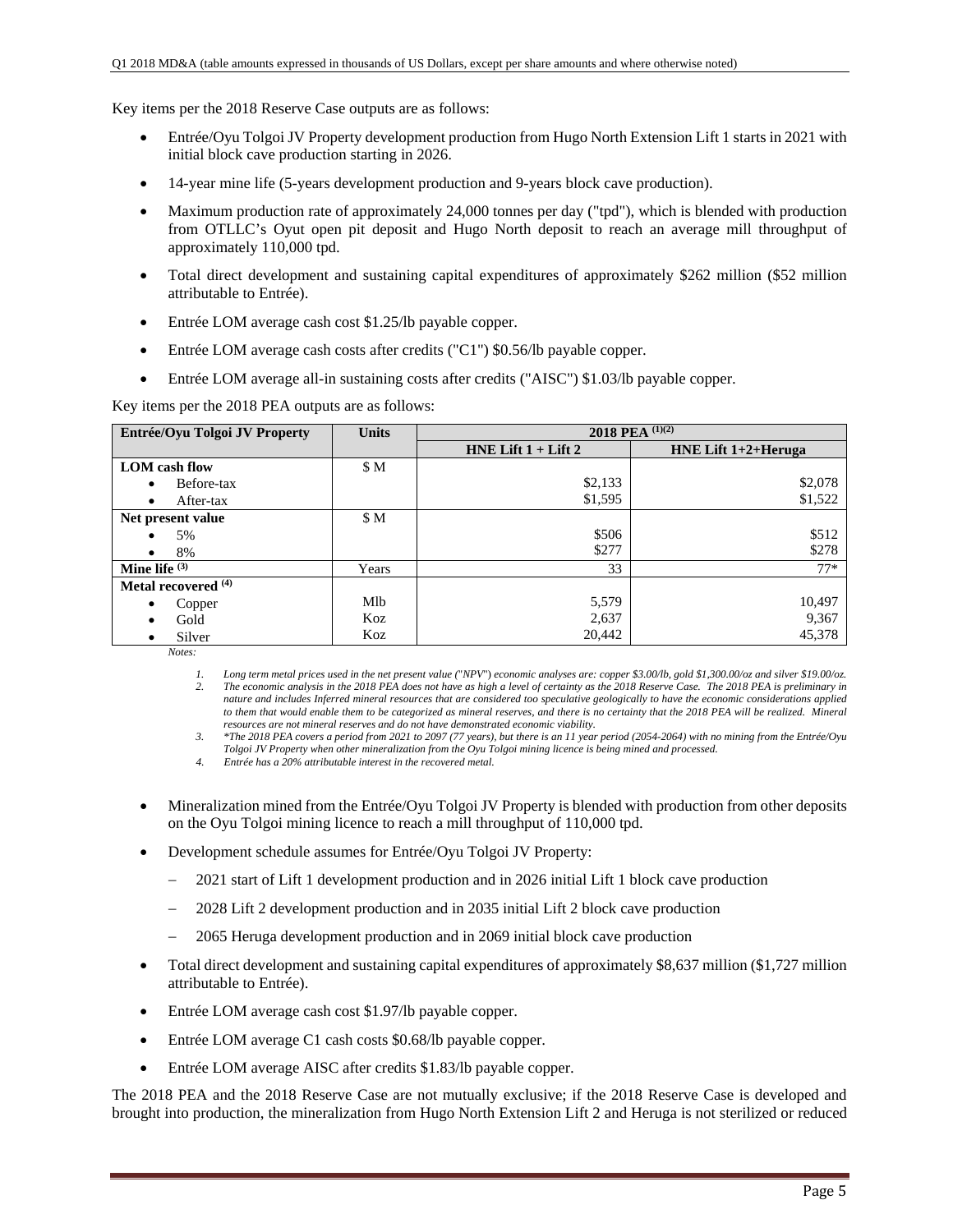in tonnage or grades. Heruga could be a completely standalone underground operation, independent of other Oyu Tolgoi project underground development, and provides considerable flexibility for mine planning and development. Although molybdenum is present in the Heruga deposit, the 2018 PEA does not include the construction of a molybdenum circuit for its recovery, but it could be added in the future if economic conditions for molybdenum improve. As noted in the Turquoise Hill press release dated October 21, 2016, there are also potential opportunities for increasing the underground mining rate (and mill throughput), which would require further development and sustaining capital and different operating costs, however it would likely result in Lift 2 and Heruga mineralization being mined earlier in the overall Oyu Tolgoi mine plan and potentially improved economics for Entrée.

The 2018 Technical Report has been filed on SEDAR and is available for review under the Company's profile on SEDAR (www.sedar.com) or on www.EntreeResourcesLtd.com.

#### **Summary and Location of Project**

The Entrée/Oyu Tolgoi JV Project (shown on Figure 1) comprises the Entrée/Oyu Tolgoi Property and the Shivee West Property (see "Shivee West Property Summary" below). The Entrée/Oyu Tolgoi JV Project completely surrounds OTLLC's Oyu Tolgoi mining licence and forms a significant portion of the overall Oyu Tolgoi project area. Figure 1 also shows the main mineral deposits that form the Oyu Tolgoi trend of porphyry deposits and several priority exploration targets, including Castle Rock and Southwest IP.

The Entrée/Oyu Tolgoi JV Project is located within the Aimag (province) of Ömnögovi in the South Gobi region of Mongolia, about 570 kilometres ("km") south of the capital city of Ulaanbaatar and 80 km north of the border with China.

The Entrée/Oyu Tolgoi JV Property comprises the eastern portion of the Shivee Tolgoi mining licence and all of the Javhlant mining licence, and hosts:

- The Hugo North Extension copper-gold porphyry deposit (Lift 1 and Lift 2):
	- Lift 1 is the upper portion of the Hugo North Extension copper-gold porphyry deposit and forms the basis of the 2018 Reserve Case. It is the northern portion of the Hugo North Lift 1 underground block cave mine plan that is currently in development on the Oyu Tolgoi mining licence. Starting in approximately 2021, the development will cross north onto the Entrée/Oyu Tolgoi JV Property. Hugo North Extension Lift 1 Probable reserves include 35 million tonnes ("Mt") grading 1.59% copper, 0.55 grams per tonne  $\frac{\gamma g}{t}$ ") gold, and 3.72 g/t silver. Lift 1 mineral resources are also included in the alternative development scenario, as part of the mine plan for the 2018 PEA.
	- Lift 2 is immediately below Lift 1 and is the next potential phase of underground mining, once Lift 1 mining is complete. Lift 2 is currently included as part of the alternative, 2018 PEA mine plan. Hugo North Extension Lift 2 resources included in the 2018 PEA mine plan are: 78 Mt (Indicated), grading 1.34% copper, 0.48 g/t gold, and 3.59 g/t silver; plus 88.4 Mt (Inferred), grading 1.34% copper, 0.48 g/t gold, and 3.59 g/t silver.
- The Heruga copper-gold-molybdenum porphyry deposit is at the south end of the Oyu Tolgoi trend of porphyry deposits. Approximately 94% of the Heruga deposit occurs on the Entrée/Oyu Tolgoi JV Property. The 2018 PEA includes Heruga as the final deposit to be mined, as two separate block caves, one to the south with a slightly deeper block cave to the north. The portion of the Heruga mineral resources that occur on the Entrée/Oyu Tolgoi JV Property and are part of the alternative, 2018 PEA mine plan include 620 Mt (Inferred) grading 0.42% copper, 0.43 g/t gold, and 1.53 g/t silver.
- A large prospective land package.

Entrée has a 20% or 30% (depending on the depth of mineralization) participating interest in the Entrée/Oyu Tolgoi JV with OTLLC holding the remaining 80% (or 70%) interest. OTLLC has a 100% interest in other Oyu Tolgoi project areas, including the Oyut open pit, which is currently in production, and the Hugo North and Hugo South deposits on the Oyu Tolgoi mining licence.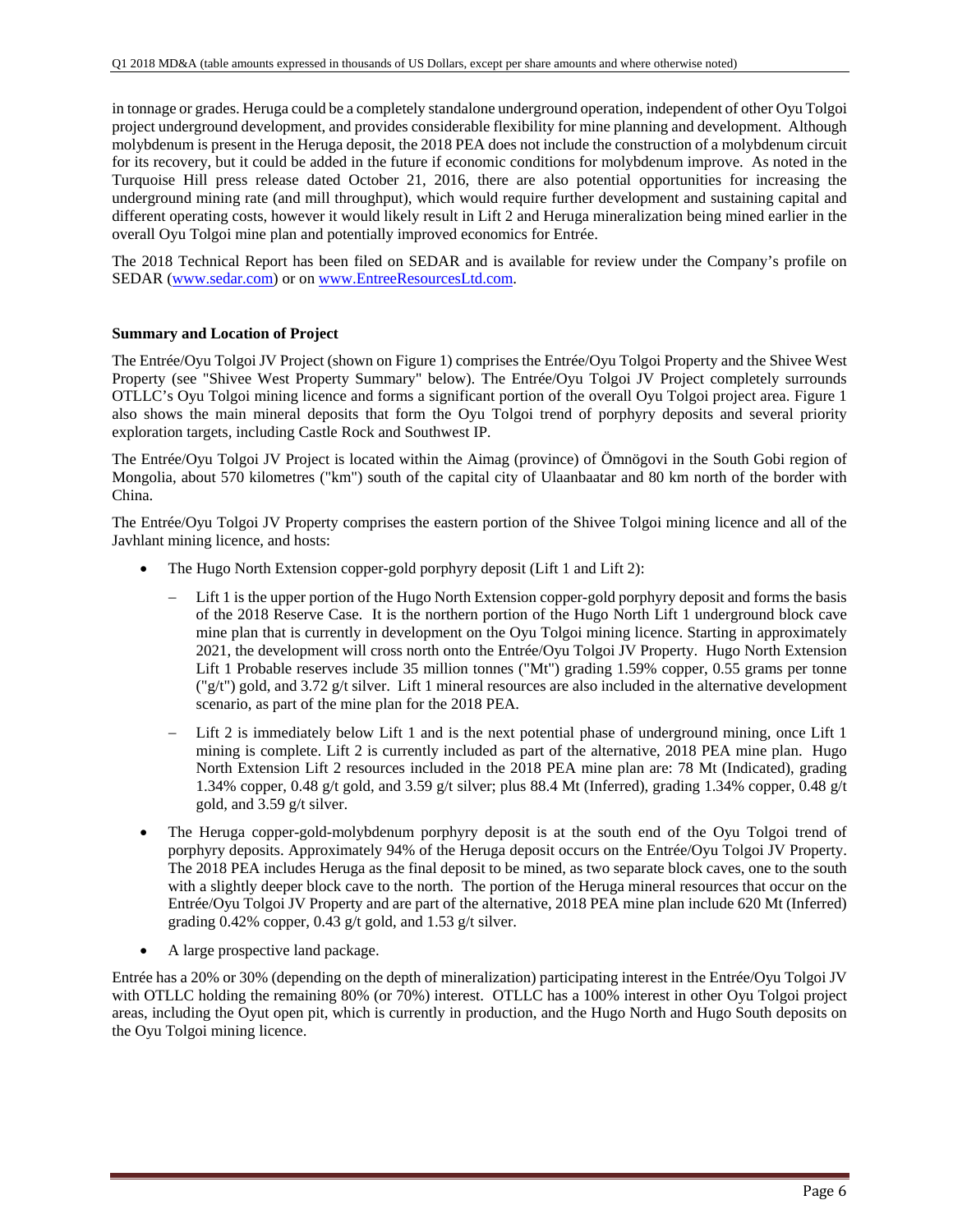

**Figure 1 – Entrée/Oyu Tolgoi JV Project** 

*Notes:* 

*1. \*The Shivee West Property is subject to a License Fees Agreement between Entrée and OTLLC and may ultimately be included in the Entrée/Oyu Tolgoi JV Property.* 

*2. \*\* Outline of mineralization projected to surface.* 

*3. Entrée has a 20% participating interest in the Hugo North Extension and Heruga resources and reserves.* 

Figure 2 shows a north-south oriented, west-looking cross section through the 12.4 km-long trend of porphyry deposits that comprise the Oyu Tolgoi project. The Entrée/Oyu Tolgoi JV Property is to the right (north) and left (south) of the central portion, the Oyu Tolgoi mining licence, held 100% by OTLLC. The deposits that are included in the mine plans for the two alternative cases, the 2018 Reserve Case and the 2018 PEA, are shown on Figure 2.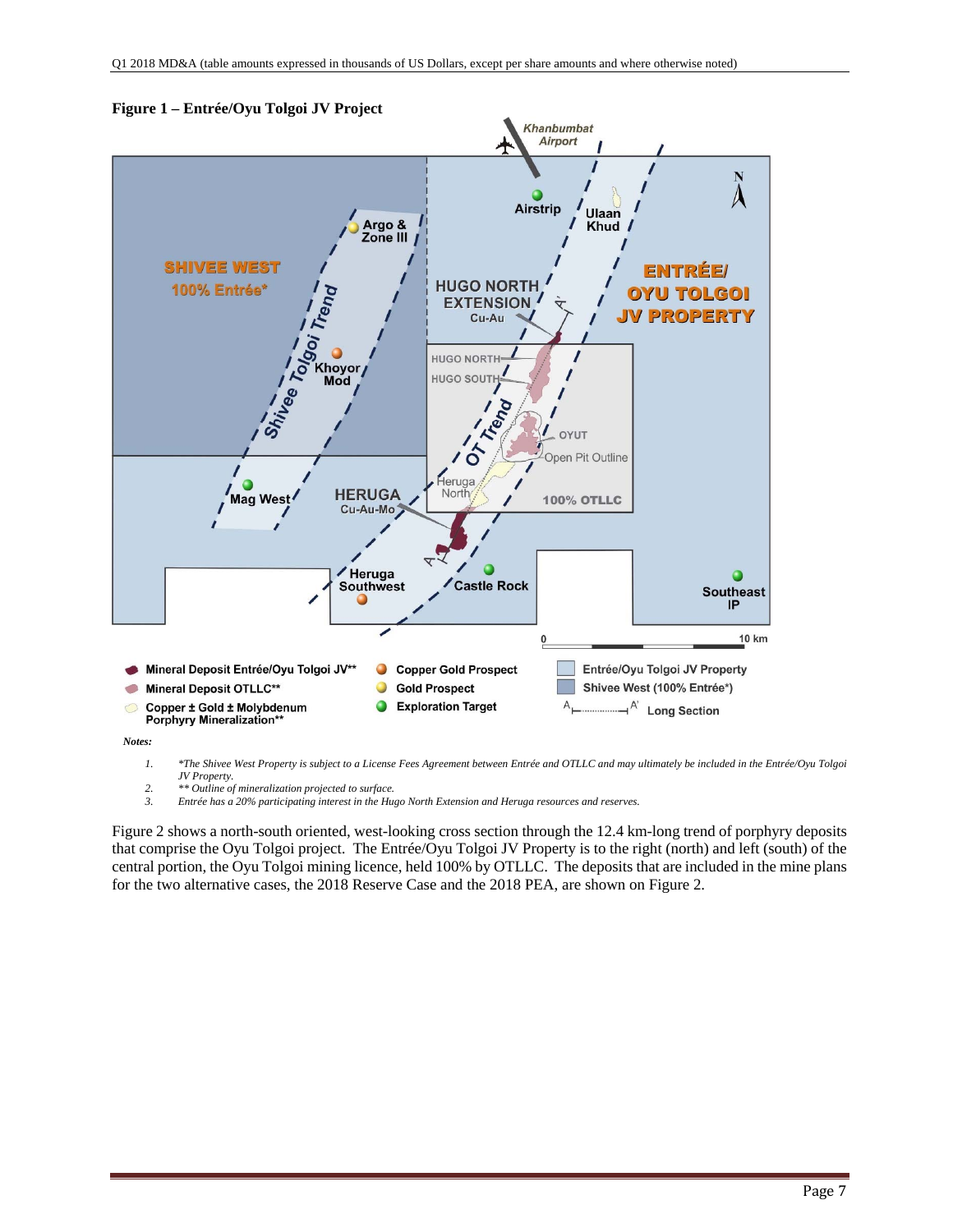

**Figure 2 – Cross Section Through the Oyu Tolgoi Trend of Porphyry Deposits** 

The 2018 Technical Report forms the basis for the scientific and technical information in this MD&A regarding the Entrée/Oyu Tolgoi JV Project. Portions of the information are based on assumptions, qualifications and procedures which are not fully described herein. Reference should be made to the Company's AIF and to the full text of the 2018 Technical Report, which are available on the Company's website (www.EntreeResourcesLtd.com) or on SEDAR (www.sedar.com).

#### **Capital and Operating Costs**

Under the terms of the Entrée/Oyu Tolgoi JV, OTLLC is responsible for 80% of all costs incurred on the Entrée/Oyu Tolgoi JV Property for the benefit of the Entrée/Oyu Tolgoi JV, including capital expenditures, and Entrée is responsible for the remaining 20%. In accordance with the terms of the Entrée/Oyu Tolgoi joint venture agreement ("Entrée/Oyu Tolgoi JVA), Entrée has elected to have OTLLC debt finance Entrée's share of costs for approved programs and budgets, with interest accruing at OTLLC's actual cost of capital or prime +2%, whichever is less, at the date of the advance. Debt repayment may be made in whole or in part from (and only from) 90% of monthly available cash flow arising from the sale of Entrée's share of products. Available cash flow means all net proceeds of sale of Entrée's share of products in a month less Entrée's share of costs of Entrée/Oyu Tolgoi JV activities for the month that are operating costs under Canadian generally-accepted accounting principles.

The following is a description of how Entrée recognizes its share of Oyu Tolgoi project capital costs, specifically, the timing of recognition under the terms of the Entrée/Oyu Tolgoi JVA and generally accepted accounting principles.

Under the terms of the Entrée/Oyu Tolgoi JVA, any mill, smelter and other processing facilities and related infrastructure will be owned exclusively by OTLLC and not by Entrée. Mill feed from the Entrée/Oyu Tolgoi JV Property will be transported to the concentrator and processed at cost (using industry standards for calculation of cost including an amortization of capital costs). Underground infrastructure on the Oyu Tolgoi mining licence is also owned exclusively by OTLLC, although the Entrée/Oyu Tolgoi JV will eventually share usage once underground development crosses onto the Entrée/Oyu Tolgoi JV Property. As a result of this, Entrée recognizes those capital costs incurred by OTLLC on the Oyu Tolgoi mining licence as an amortization charge for capital costs that will be calculated in accordance with Canadian generally accepted accounting principles determined yearly based on the estimated tonnes of concentrate produced for Entrée's account during that year relative to the estimated total life-of-mine concentrate to be produced (for processing facilities and related infrastructure), or the estimated total life-of-mine tonnes to be milled from the relevant deposit(s) (in the case of underground infrastructure). The charge is made to Entrée's operating account when the Entrée/Oyu Tolgoi JV mine production is actually milled.

For direct capital cost expenditures on the Entrée/Oyu Tolgoi JV Property, Entrée will recognize its proportionate share of costs at the time of actual expenditure.

The capital and operating costs in the 2018 Reserve Case are based on estimates prepared for OTFS16. The capital and operating costs in the 2018 PEA are based on data provided by OTLLC.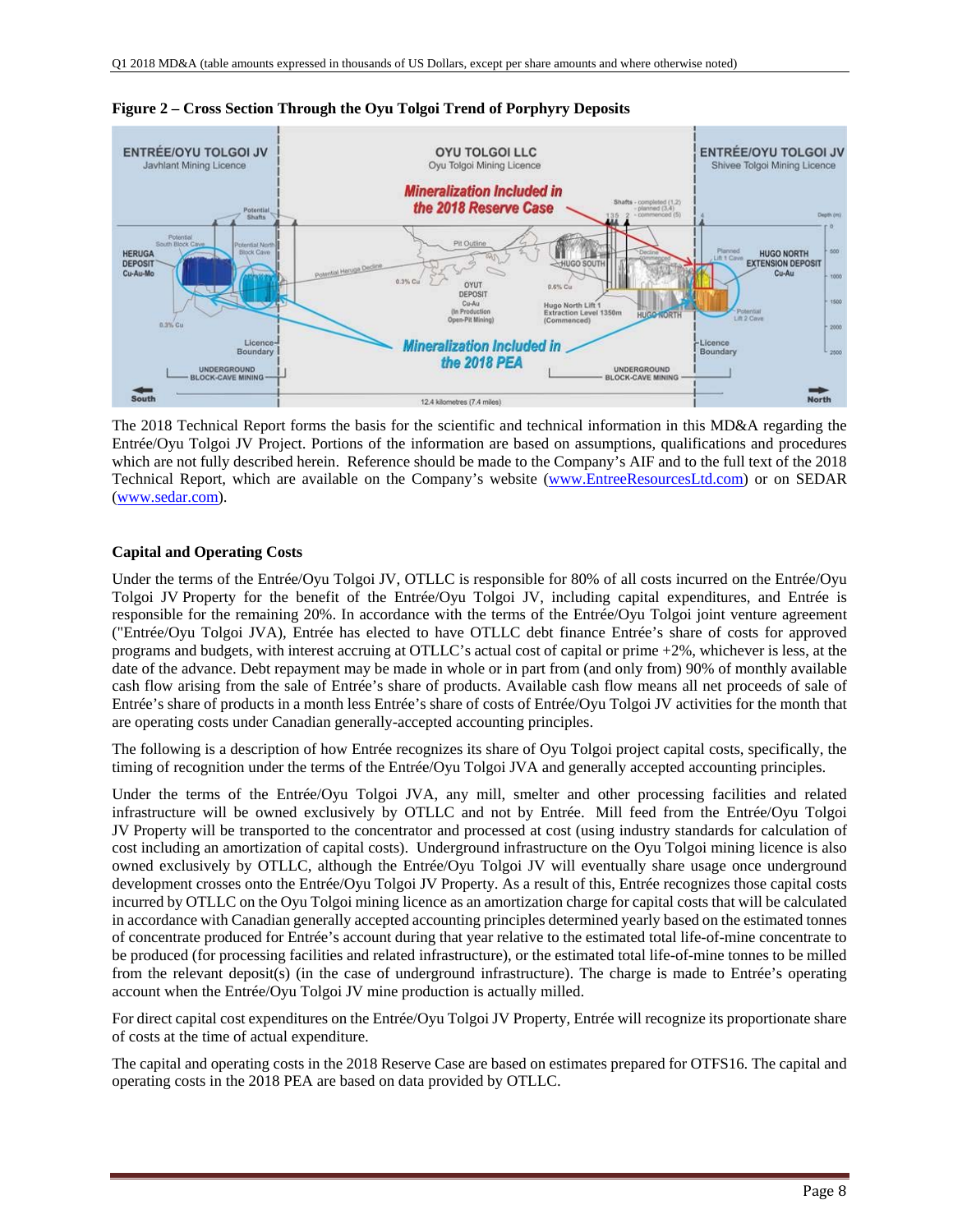The cash flows in the 2018 Reserve Case and 2018 PEA are based on data provided by OTLLC, including mining schedules and annual capital and operating cost estimates, as well as Entrée's interpretation of the commercial terms applicable to the Entrée/Oyu Tolgoi JV, and certain assumptions regarding taxes and royalties. The cash flows have not been reviewed or endorsed by OTLLC. There can be no assurance that OTLLC or its shareholders will not interpret certain terms or conditions, or attempt to renegotiate some or all of the material terms governing the joint venture relationship, in a manner which could have an adverse effect on Entrée's future cash flow and financial condition.

The cash flows also assume that Entrée will ultimately have the benefit of the standard royalty rate of 5% of sales value, payable by OTLLC under the Oyu Tolgoi Investment Agreement. Unless and until Entrée finalizes agreements with the Government of Mongolia or other Oyu Tolgoi stakeholders, there can be no assurance that Entrée will be entitled to all the benefits of the Oyu Tolgoi Investment Agreement, including with respect to taxes and royalties. If Entrée is not entitled to all the benefits of the Oyu Tolgoi Investment Agreement, it could have an adverse effect on Entrée's future cash flow and financial condition. For example, Entrée could be subject to a surtax royalty, which came into effect in Mongolia on January 1, 2011. To become entitled to the benefits of the Oyu Tolgoi Investment Agreement, Entrée may be required to negotiate and enter into a mutually acceptable agreement with the Government of Mongolia or other Oyu Tolgoi stakeholders, with respect to Entrée's direct or indirect participating interest in the Entrée/Oyu Tolgoi JV or the application of a special royalty (not to exceed 5%) to Entrée's share of the Entrée/Oyu Tolgoi JV Property mineralization or otherwise.

#### **Mineral Resources and Mineral Reserves – Entrée/Oyu Tolgoi JV Property**

The Entrée/Oyu Tolgoi JV Property mineral resource estimate for the Hugo North Extension deposit has an effective date of January 15, 2018. The mineral resource model and the mineral resource estimate have not changed since March 28, 2014, the effective date of the previous mineral resource estimate reported by Entrée.

The Entrée/Oyu Tolgoi JV mineral resource estimate for the Heruga deposit has an effective date of January 15, 2018. The mineral resource model and the mineral resource estimate have not changed since March 30, 2010, the effective date of the previous mineral resource estimate reported by Entrée.

| Entrée/Oyu Tolgoi JV Property- Mineral Resources |                                            |        |       |       |       |        |        |                 |        |       |
|--------------------------------------------------|--------------------------------------------|--------|-------|-------|-------|--------|--------|-----------------|--------|-------|
|                                                  | Tonnage                                    | Cu     | Au    | Ag    | Mo    | CuEq   |        | Contained Metal |        |       |
| Classification                                   | (Mt)                                       | $(\%)$ | (g/t) | (g/t) | (ppm) | $(\%)$ | Cu     | Au              | Ag     | Mo    |
|                                                  |                                            |        |       |       |       |        | (Mlb)  | (Koz)           | (Koz)  | (Mlb) |
|                                                  | Hugo North Extension (>0.37% CuEq Cut-Off) |        |       |       |       |        |        |                 |        |       |
| Indicated                                        | 122                                        | 1.68   | 0.57  | 4.21  |       | 2.03   | 4,515  | 2,200           | 16,500 |       |
| Inferred                                         | 174                                        | 1.00   | 0.35  | 2.73  |       | 1.21   | 3,828  | 2,000           | 15,200 |       |
| Heruga $(>0.37\%$ CuEq Cut-Off)                  |                                            |        |       |       |       |        |        |                 |        |       |
| Inferred                                         | 1,700                                      | 0.39   | 0.37  | 1.39  | 113.2 | 0.64   | 14,604 | 20,410          | 75,932 | 424   |

The mineral resource estimate for the Entrée/Oyu Tolgoi JV Property is as follows:

*Notes:* 

*<sup>1.</sup> Mineral resources have an effective date of January 15, 2018. Mr Peter Oshust, P. Geo, an Amec Foster Wheeler employee, is the Qualified Person responsible for the mineral resource estimate.* 

*<sup>2.</sup> Mineral resources are reported inclusive of the mineral resources converted to mineral reserves. Mineral resources that are not mineral reserves do not have demonstrated economic viability.* 

*<sup>3.</sup> Mineral resources are constrained within three-dimensional shapes and above a CuEq grade. The CuEq formula was developed in 2016, and is CuEq16*   $= Cu + ((Au*AuRev) + (Ag*AgRev) + (Mo*MoRev)) \div CuRev;$  where  $CuRev = (3.01*22.0462);$  AuRev = (1250/31.103477\*RecAu); AgRev = *(20.37/31.103477\*RecAg); MoRev = (11.90\*0.00220462\*RecMo); RecAu = Au recovery/Cu recovery; RecAg = Ag recovery/Cu recovery; RecMo = Mo recovery/Cu recovery. Differential metallurgical recoveries were taken into account when calculating the copper equivalency formula. The metallurgical recovery relationships are complex and relate both to grade and Cu:S ratios. The assumed metal prices are \$3.01/lb for copper, \$1,250.00/oz for gold, \$20.37/oz for silver, and \$11.90/lb for molybdenum. Molybdenum grades are only considered high enough to support potential construction of a molybdenum recovery circuit at Heruga, and hence the recoveries of molybdenum are zeroed out for Hugo North Extension. A NSR of \$15.34/t would be*  required to cover costs of \$8.00/t for mining, \$5.53/t for processing, and \$1.81/t for G&A. This translates to a CuEq break-even underground cut-off *grade of approximately 0.37% CuEq for Hugo North Extension mineralization.* 

*<sup>4.</sup> Considerations for reasonable prospects for eventual economic extraction for Hugo North included an underground resource-constraining shape that was prepared on vertical sections using economic criteria that would pay for primary and secondary development, block-cave mining, ventilation, tramming, hoisting, processing, and general and administrative ("G&A") costs. A primary and secondary development cost of \$8.00/t and a mining, process, and*  G&A cost of \$12.45/t were used to delineate the constraining shape cut-off. Inferred resources at Heruga have been constrained using a CuEq cut-off of *0.37%.* 

*<sup>5.</sup> Mineral resources are stated as in situ with no consideration for planned or unplanned external mining dilution. The contained copper, gold, and silver estimates in the mineral resource table have not been adjusted for metallurgical recoveries.*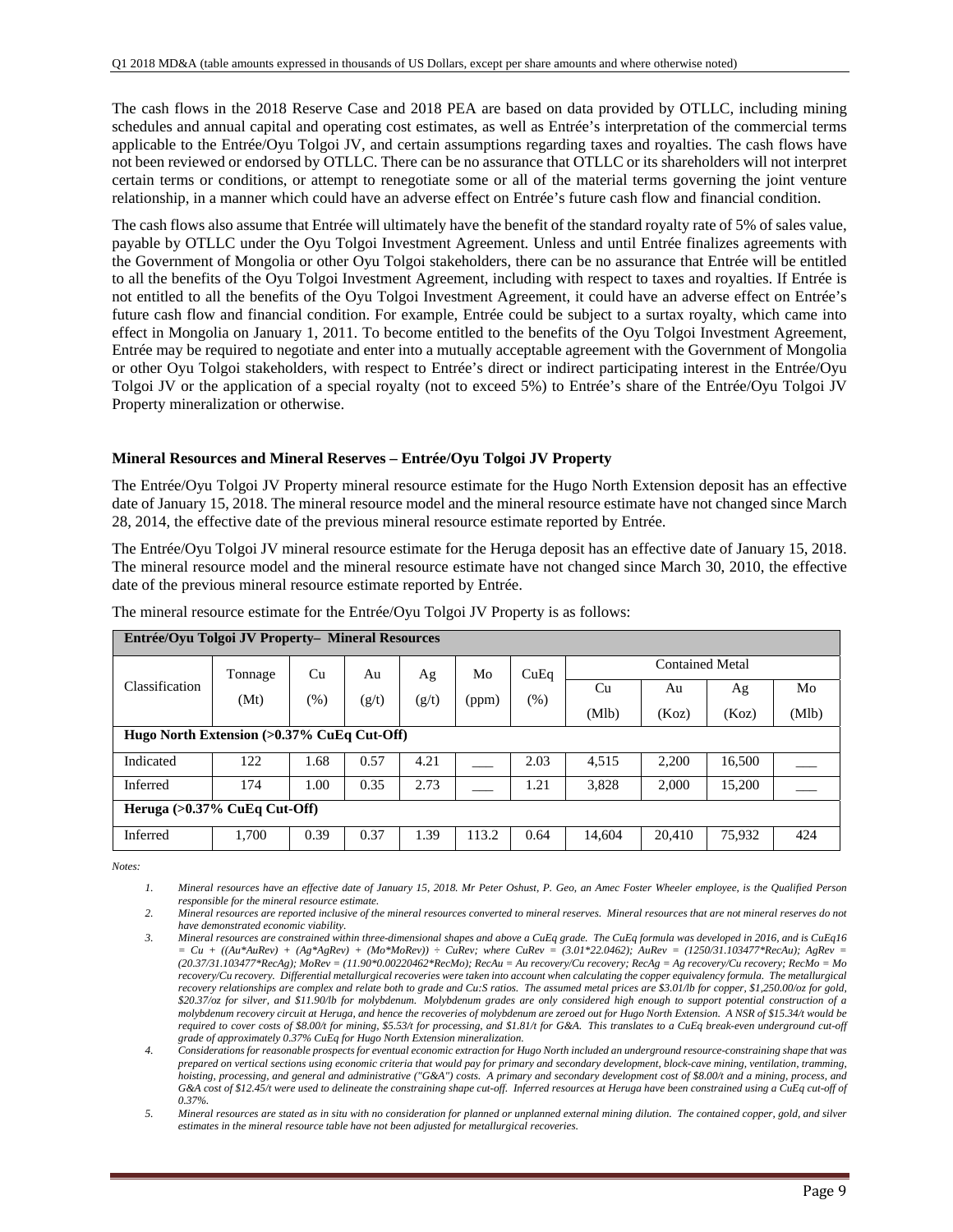- *6. Mineral resources are reported on a 100% basis. OTLLC has a participating interest of 80%, and Entrée has a participating interest of 20%. Notwithstanding the foregoing, in respect of products extracted from the Entrée/Oyu Tolgoi JV Property pursuant to mining carried out at depths from surface to 560 metres below surface, the participating interest of OTLLC is 70% and the participating interest of Entrée is 30%.*
- 7. *Figures have been rounded as required by reporting guidelines and may result in apparent summation differences.*

#### **Entrée/Oyu Tolgoi Mineral Reserves**

Entrée/Oyu Tolgoi JV Property mineral reserves are contained within the Hugo North Extension Lift 1 block cave mining plan. The mine design work on Hugo North Lift 1, including the Hugo North Extension, was prepared by OTLLC. The mineral reserve estimate is based on what is deemed minable when considering factors such as the footprint cut-off grade, the draw column shut-off grade, maximum height of draw, consideration of planned dilution and internal waste rock.

The mineral reserve estimate only considers mineral resources in the Indicated category and engineering that has been carried out to a feasibility level or better to state the underground mineral reserve. There is no Measured mineral resource currently estimated within the Hugo North Extension deposit. Copper and gold grades for the Inferred mineral resources within the block cave shell were set to zero and such material was assumed to be dilution. The block cave shell was defined by a \$17.00/t NSR. Future mine planning studies may examine lower shut-offs.

The mineral reserve estimate for the Entrée/Oyu Tolgoi JV Property is as follows:

| Entrée/Oyu Tolgoi JV Property – Mineral Reserve |         |            |               |       |       |                        |          |         |
|-------------------------------------------------|---------|------------|---------------|-------|-------|------------------------|----------|---------|
| <b>Hugo North Extension Lift 1</b>              |         |            |               |       |       |                        |          |         |
| Classification                                  | Tonnage | <b>NSR</b> | Cu            | Au    | Ag    | <b>Recovered Metal</b> |          |         |
|                                                 | (Mt)    | (\$/t)     | $\frac{9}{6}$ | (g/t) | (g/t) | Cu (Mlb)               | Au (Koz) | Ag(Koz) |
| Probable                                        | 35      | 100.57     | 1.59          | 0.55  | 3.72  | 1.121                  | 519      | 3,591   |

*Notes:* 

*1. Mineral reserves have an effective date of January 15, 2018. Mr Ian Loomis, P. E., an Amec Foster Wheeler employee, is the Qualified Person responsible for the mineral reserve estimate.* 

*2. For the underground block cave, all mineral resources within the shell has been converted to mineral reserves. This includes low-grade Indicated mineral resources and Inferred mineral resource assigned zero grade that is treated as dilution.* 

*3. A footprint cut-off NSR of \$46.00/t and column height shut-off NSR of \$17/t were used to define the footprint and column heights. An average dilution entry point of 60% of the column height was used.* 

*4. The NSR was calculated with assumptions for smelter refining and treatment charges, deductions and payment terms, concentrate transport, metallurgical recoveries, and royalties using base data template 31. Metallurgical assumptions in the NSR include recoveries of 90.6% for Cu, 82.3% for Au, and 87.3% for Ag.* 

*5. Mineral reserves are reported on a 100% basis. OTLLC has a participating interest of 80%, and Entrée has a participating interest of 20%. Notwithstanding the foregoing, in respect of products extracted from the Entrée/Oyu Tolgoi JV Property pursuant to mining carried out at depths from surface to 560 metres below surface, the participating interest of OTLLC is 70% and the participating interest of Entrée is 30%.* 

*6. Figures have been rounded as required by reporting guidelines, and may result in apparent summation differences.* 

#### **Exploration Potential**

Rio Tinto undertakes all exploration work on the Entrée/Oyu Tolgoi JV Property on behalf of joint venture manager OTLLC, through various agreements among OTLLC, Rio Tinto and Turquoise Hill. Exploration during 2016 on the Entrée/Oyu Tolgoi JV Property has outlined several near-surface porphyry prospects, the most significant being at Castle Rock and Southeast IP (refer to Figure 1). At the Castle Rock Prospect, a polymetallic (Mo-As-Sb-Te index) soil anomaly covers an area of about 1.5 km by 2.0 km and occurs coincident with a strong, near-surface induced polarization ("IP") anomaly. At the Southeast IP prospect an extensive area of 60 to 511 part per million ("ppm") copper soil anomalies, covering about 3 km by 3 km has been outlined, coincident with a strong IP anomaly. Further exploration, including drilling is budgeted for both these prospects in 2018. The areas to the north of Hugo North Extension and to the south of Heruga have been under-explored and remain strong targets for future exploration.

A complete description and the Company's related history of the Entrée/Oyu Tolgoi JV is available in the Company's AIF dated March 8, 2018, available for review on SEDAR at www.sedar.com. For additional information regarding the assumptions, qualifications and procedures associated with the scientific and technical information regarding the Entrée/Oyu Tolgoi JV Property, reference should be made to the full text of the 2018 Technical Report which is available for review on SEDAR.

As at March 31, 2018 Rio Tinto beneficially owned 30,366,129 common shares (including 13,799,333 common shares held by Turquoise Hill), or 17.4% of the outstanding shares of the Company.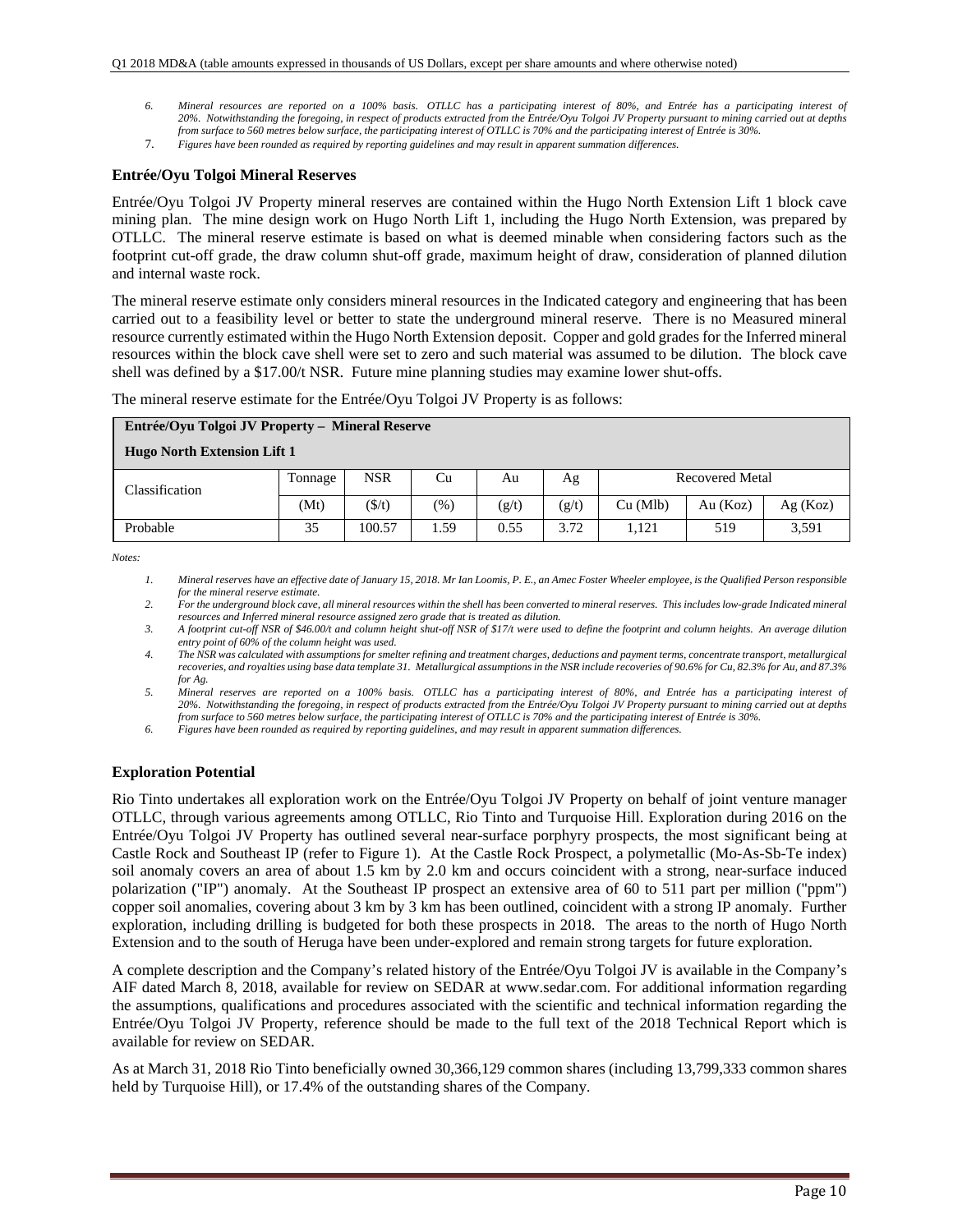#### **Shivee West Property Summary**

The Shivee West Property comprises the northwest portion of the Entrée/Oyu Tolgoi JV Project and adjoins the Entrée/Oyu Tolgoi JV Property and OTLLC's Oyu Tolgoi mining licence.

To date, no economic zones of precious or base metals mineralization have been outlined on the Shivee West Property. However, zones of gold and copper mineralization have previously been identified at Zone III/Argo Zone and Khoyor Mod. There has been no drilling on the ground since 2011, and no exploration work has been completed since 2012. In 2015, in light of the ongoing requirement to pay approximately \$350,000 annually in licence fees for the Shivee West Property and a determination that no further exploration work would likely be undertaken in the near future, Entrée began to examine options to reduce expenditures in Mongolia. These options included further reducing the area of the mining licence, looking for a purchaser or partner for the Shivee West Property, and rolling the ground into the Entrée/Oyu Tolgoi JV. Management determined that it was in the best interests of Entrée to roll the Shivee West Property into the Entrée/Oyu Tolgoi JV, and Entrée entered into a License Fees Agreement with OTLLC on October 1, 2015. The License Fees Agreement provides the parties will use their best efforts to amend the terms of the Entrée/Oyu Tolgoi joint venture agreement (the "Entrée/Oyu Tolgoi JVA") to include the Shivee West Property in the definition of Entrée/Oyu Tolgoi JV Property. Entrée determined that rolling the Shivee West Property into the Entrée/Oyu Tolgoi JV would provide the joint venture partners with continued security of tenure; Entrée shareholders would continue to benefit from any exploration or development that the Entrée/Oyu Tolgoi JV management committee approves on the Shivee West Property; and Entrée would no longer have to pay licence fees, as the parties agreed that the licence fees would be for the account of each joint venture participant in proportion to their respective interests, with OTLLC contributing Entrée's 20% share charging interest at prime plus 2%. To date, no amended Entrée/Oyu Tolgoi JVA has been entered into and Entrée retains a 100% interest in the Shivee West Property.

## **Q1 2018 Review**

Exploration and development of the Entrée/Oyu Tolgoi JV Property is under the control of Rio Tinto on behalf of manager OTLLC.

As reported by Turquoise Hill:

- The main focus of underground development programs at the Oyu Tolgoi project during 2017 was underground lateral development, sinking of Shafts 2 and 5, support infrastructure and the convey-to-surface system.
- Sinking of Shaft 5 was completed in March 2018 at a final depth of 1,178 metres. During the fourth quarter of 2017, installation of the shaft exhaust fan commenced and is on target to be finished in early second quarter 2018. Shaft 5 is 6.7 metres in diameter and will be dedicated to ventilation thereby increasing the capacity for underground activities.
- The sinking of Shaft 2 was completed in January 2018 with fit out expected to occur over 2018. Shaft 2 will be used for access, production and ventilation.
- During the fourth quarter of 2017 Rio Tinto undertook a schedule and cost review and reported there were no material changes in project scope, cost or schedule.
- Turquoise Hill continues to plan for first draw bell on the Oyu Tolgoi mining licence in mid-2020 and sustainable first production from the Oyu Tolgoi mining licence in 2021.

For the three months ended March 31, 2018, Entrée expenses related to Mongolian operations were \$0.1 million compared to \$0.1 million for the same period of 2017. In both 2018 and 2017, these costs represented in-country administration costs.

# **BLUE ROSE JV – AUSTRALIA**

## **Summary**

The Blue Rose silver-iron-gold-copper property is located in the Olary Region of South Australia, 300 kilometres northeast of Adelaide and 130 kilometres west-southwest of Broken Hill. Entrée (operator) has a 56.53% interest in a joint venture to explore for minerals (other than iron ore) on the property, with Giralia Resources Pty Ltd., now a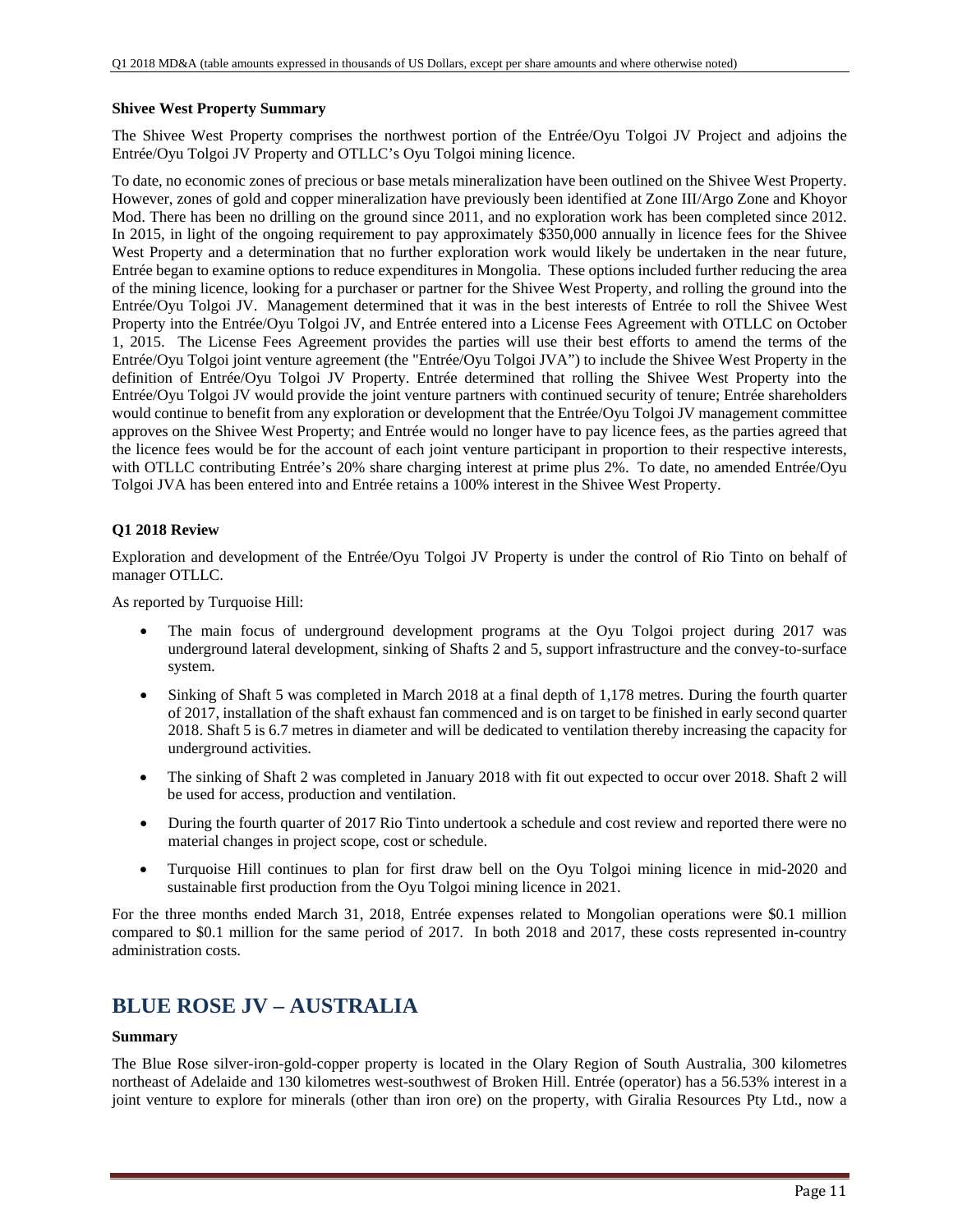subsidiary of Atlas Iron Limited, retaining a 43.47% interest (Blue Rose JV). The property consists of one exploration licence, EL6006, totalling 257 square kilometres, expiring on July 18, 2019.

The Braemar Iron Formation is the host rock to magnetite mineralization on both EL6006 and Magnetite Mines Limited's Razorback Iron project, located immediately west of EL6006. Aeromagnetic anomalies coincident with the outcropping and sub-cropping magnetite units extend from Razorback into EL6006. The mineralization within the Braemar Iron Formation forms a simple dipping tabular body with only minor faulting, folding and intrusives. Grades, thickness, dip, and outcropping geometry remain very consistent over kilometres of strike. While the bedded magnetite has the highest iron content, the tillitic unit is diluted by the inclusion of lithic fragments, such as iron-poor granite and metasedimentary dropstones.

On April 18, 2017, the Blue Rose JV partners entered into a Deed of Consent, Sale and Variation (the "Deed") with Lodestone Equities Limited and Fe Mines Limited (formerly Braemar Iron Pty Ltd) ("FML"). FML has certain rights in respect of the exploration for, and development of, iron ore on EL6006 pursuant to a prior agreement.

In accordance with the Deed, the Blue Rose JV partners transferred title to EL6006 and assigned their native title agreements to FML and agreed to vary a payment required to be made to the Blue Rose JV partners under the prior agreement. FML paid to the Blue Rose JV partners an aggregate A\$100,000 at completion and granted to them (a) the right to receive an additional payment(s) upon completion of an initial or subsequent iron ore resource estimate on EL6006, to a maximum of A\$2 million in aggregate; and (b) a royalty equal to 0.65% of the free on board value of iron ore product extracted and recovered from EL6006. Under the Deed, an additional A\$285,000 must also be paid to the Blue Rose JV partners upon the commencement of Commercial Production (as such term is defined in the Deed).

The Blue Rose JV partners retain their existing rights to explore for, develop and mine all minerals other than iron ore on EL6006.

## **Q1 2018 Review**

Expenditures in Q1 2018 were minimal and related to administrative costs in Australia.

# **CAÑARIACO PROJECT ROYALTY – PERU**

#### **Summary**

In July 2015, the Company entered into an agreement with Candente Copper Corp. (TSX:DNT) ("Candente") to acquire a 0.5% NSR royalty on Candente's 100% owned Cañariaco project in Peru for a purchase price of \$500,000.

The Cañariaco project includes the Cañariaco Norte copper-gold-silver porphyry deposit, as well as the adjacent Cañariaco Sur and Quebrada Verde copper porphyry prospects, located within the western Cordillera of the Peruvian Andes in the Department of Lambayeque, Northern Peru.

There was no activity and minimal expenditures related to this royalty in Q1 2018.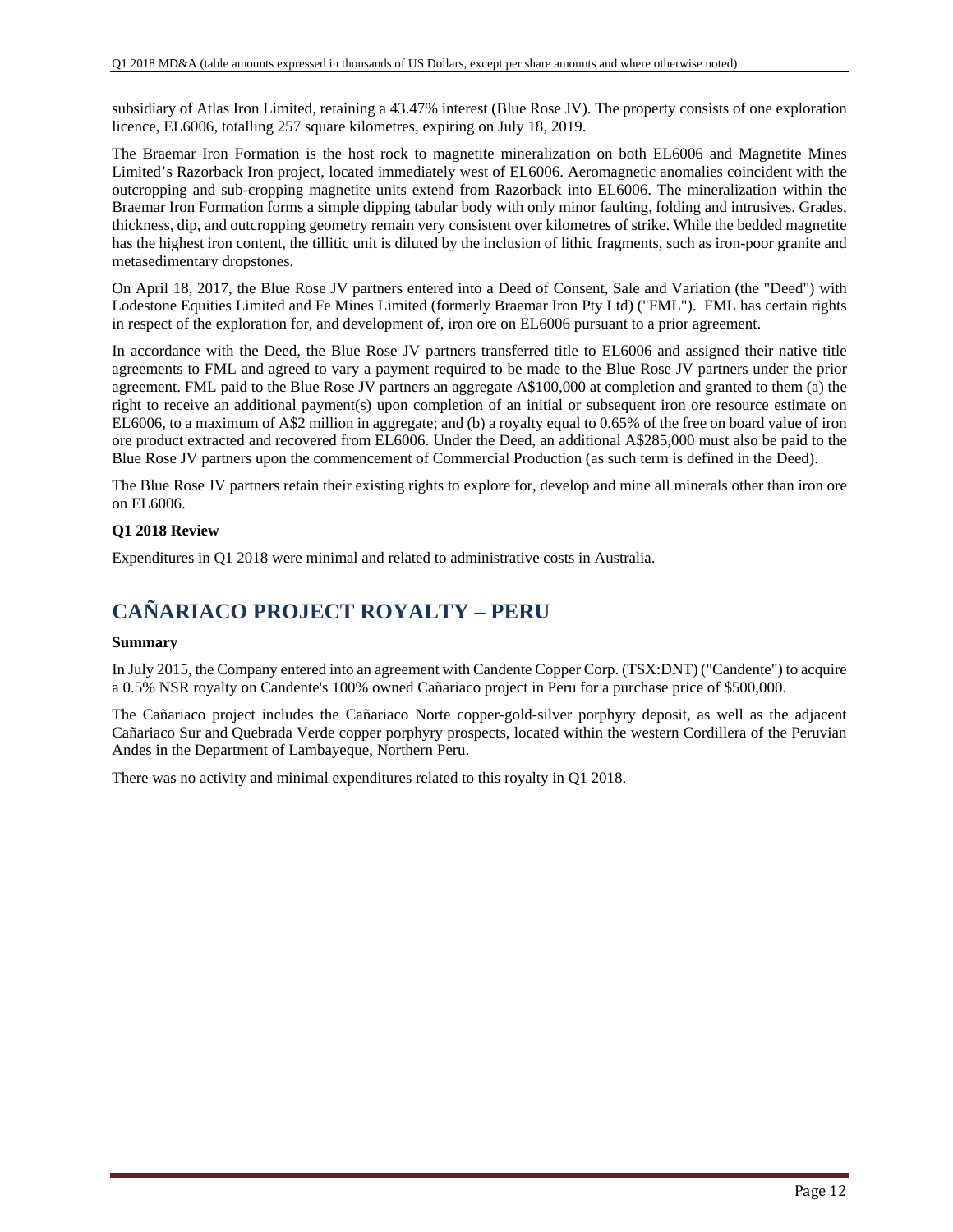# **SUMMARY OF CONSOLIDATED FINANCIAL OPERATING RESULTS**

## **Operating Results**

The Company's operating results for the three months ended March 31 were:

|                                         | 2018          | 2017         | 2016         |
|-----------------------------------------|---------------|--------------|--------------|
| Expenses                                |               |              |              |
| Exploration                             | \$<br>70      | \$<br>69     | \$<br>228    |
| General and administration              | 464           | 905          | 551          |
| Depreciation                            | 6             | 3            | 4            |
| Other                                   | (23)          |              |              |
| Operating loss                          | 517           | 977          | 783          |
| Foreign exchange loss                   | 135           | 43           | 434          |
| Interest expense, net                   | 51            | 35           | 40           |
| Loss from equity investee               | 13            | 48           | 46           |
| Operating loss before income taxes      | 716           | 1,103        | 1,303        |
| Income tax (recovery) expense           |               |              |              |
| Net loss from continuing operations     | 716           | 1,103        | 1,303        |
| Net loss from discontinued operations   |               | 153          | 329          |
| Net loss                                | 716           | 1,256        | 1,632        |
| Foreign currency translation adjustment | (708)         | (96)         | (1, 399)     |
| Net loss and comprehensive loss         | \$<br>$\bf 8$ | \$<br>1,160  | \$<br>233    |
| Net loss per common share               |               |              |              |
| Basic/diluted-continuing operations     | \$<br>(0.00)  | \$<br>(0.01) | \$<br>(0.01) |
| Basic/diluted - discontinued operations | \$<br>(0.00)  | \$<br>(0.00) | \$<br>(0.00) |
| <b>Total</b> assets                     | \$<br>7,819   | \$<br>57,656 | \$<br>56,886 |
| Total non-current liabilities           | \$<br>31,865  | \$<br>33,590 | \$<br>34,256 |

For the three-months ended March 31, 2018, the Company's net loss from continuing operations was \$0.7 million compared to \$1.1 million and \$1.3 million for the comparative periods of 2017 and 2016, respectively. The reduction from 2016 to 2018 was due to both a reduction in exploration related expenditures and foreign exchange fluctuations primarily related to the USD:CAD exchange rate.

Exploration costs were lower in both 2018 and 2017 compared to 2016 due to a reduction in staffing and general administrative costs in Mongolia.

General and administration expenditures in 2018 were lower than the same period in 2017 due to one-time strategic reorganization costs in 2017. The expenditures in 2018 were similar to the same period in 2016.

Foreign exchange loss was primarily the result of movements between the C\$ and US\$ as the Company holds its cash in both currencies.

Interest expense (net) was primarily related to the loan payable to OTLLC pursuant to the Entrée/Oyu Tolgoi JVA and is subject to a variable interest rate.

The loss from equity investee was related to the Entrée/Oyu Tolgoi JV Property. Effective January 1, 2018, the Company commenced capitalizing direct expenditures related to the development of the Oyu Tolgoi project. As a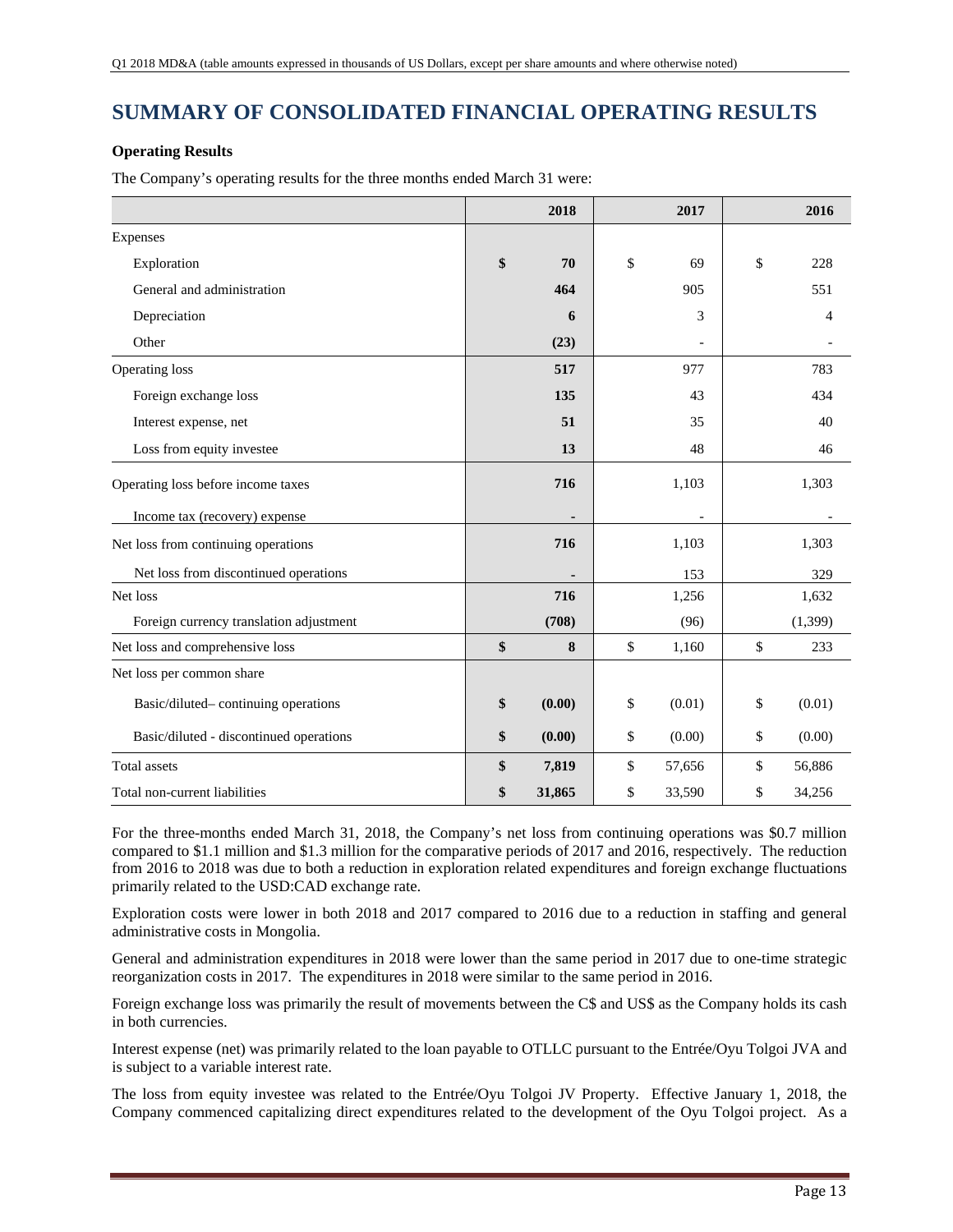result, the loss from equity investee was lower in 2018 compared to the same periods in 2017 and 2016 due to the change in this accounting policy. The amount recognized as a loss from equity investee is related to exploration costs on the Entrée/Oyu Tolgoi JV Property.

Net loss from discontinued operations was due to the plan of arrangement that was completed during Q2 2017 and the amount was related to exploration costs of the assets that were spun-out to Mason Resources Corp. ("Mason Resources").

The total assets as at March 31, 2018 are substantially lower than the comparative periods due to the completion of the restructuring and resulting roll out of the assets into Mason Resources in Q2 2017. The non-current liabilities as at March 31, 2018 are comparable to the balance at March 31, 2017 and at March 31, 2016.

|                                                           | Q1 18                    | Q4 17                    | Q3 17                    | Q2 17        | Q1 17                    | Q4 16          | Q3 16                    | Q <sub>2</sub> 16 |
|-----------------------------------------------------------|--------------------------|--------------------------|--------------------------|--------------|--------------------------|----------------|--------------------------|-------------------|
| Exploration                                               | $\mathcal{S}$<br>70      | \$<br>95                 | \$<br>74                 | \$<br>94     | \$<br>69                 | \$<br>70       | $\mathcal{S}$<br>50      | \$<br>142         |
| General and administrative                                | 441                      | 911                      | 293                      | 628          | 905                      | 937            | 524                      | 476               |
| Depreciation                                              | 6                        | 6                        | $\overline{7}$           | 4            | 3                        | $\overline{4}$ | $\overline{4}$           | 4                 |
| Operating loss                                            | 517                      | 1,012                    | 374                      | 726          | 977                      | 1,011          | 578                      | 622               |
| Foreign exchange (gain) loss                              | 135                      | 26                       | (349)                    | (100)        | 43                       | (54)           | (39)                     | 4                 |
| Interest expense, net                                     | 51                       | 49                       | 49                       | 38           | 35                       | 48             | 45                       | 43                |
| Loss from equity investee                                 | 13                       | 57                       | 55                       | 55           | 48                       | 68             | 62                       | 60                |
| Income tax recovery                                       | $\overline{\phantom{a}}$ | $\overline{\phantom{a}}$ | $\overline{\phantom{a}}$ | (72)         | $\overline{\phantom{a}}$ | (553)          | $\overline{\phantom{a}}$ |                   |
| Net loss from continuing<br>operations                    | \$<br>716                | \$1,144                  | \$<br>129                | \$<br>647    | \$<br>1,103              | \$<br>520      | $\mathsf{\$}$<br>646     | \$<br>729         |
| Net loss from discontinued<br>operations                  | $\overline{\phantom{0}}$ |                          |                          | 23           | 153                      | \$<br>448      | $\mathcal{S}$<br>363     | \$<br>325         |
| Net loss                                                  | \$<br>716                | \$1,144                  | \$<br>129                | \$<br>670    | \$<br>1,256              | \$<br>968      | \$1,009                  | \$1,054           |
| Basic/diluted loss per share –<br>continuing operations   | \$ (0.00)                | \$ (0.01)                | \$ (0.00)                | \$<br>(0.00) | \$<br>(0.01)             | \$<br>(0.00)   | \$ (0.00)                | \$ (0.00)         |
| Basic/diluted loss per share -<br>discontinued operations | \$ (0.00)                | \$ (0.00)                | \$ (0.00)                | \$<br>(0.00) | $\mathbb{S}$<br>(0.00)   | \$<br>(0.00)   | \$ (0.00)                | \$ (0.00)         |

| Quarterly Financial Data - 2 year historic trend |  |  |
|--------------------------------------------------|--|--|
|                                                  |  |  |

Exploration costs have been consistent since Q2 2016 after the Company placed all non-material properties on care and maintenance.

General and administrative costs have been consistent since Q2 2016 with the exception of the period from Q4 2016 to Q2 2017 which incurred one-time costs associated with the strategic reorganization initiatives. In Q4 2017, general and administrative costs include stock-based compensation of \$0.4 million and expenditures relating to an updated technical report for the Entrée/Oyu Tolgoi JV Property of \$0.2 million.

Interest expense is primarily due to accrued interest on the OTLLC loan payable, partially offset by interest income earned on invested cash. Interest expense remains consistent quarter on quarter.

The loss from equity investee was related to the Entrée/Oyu Tolgoi JV Property and had been consistent since Q2 2016. Effective January 1, 2018, the Company commenced capitalizing direct expenditures related to the development of the Oyu Tolgoi project and as a result, the loss from equity investee is lower in Q1 2018 compared to prior quarters.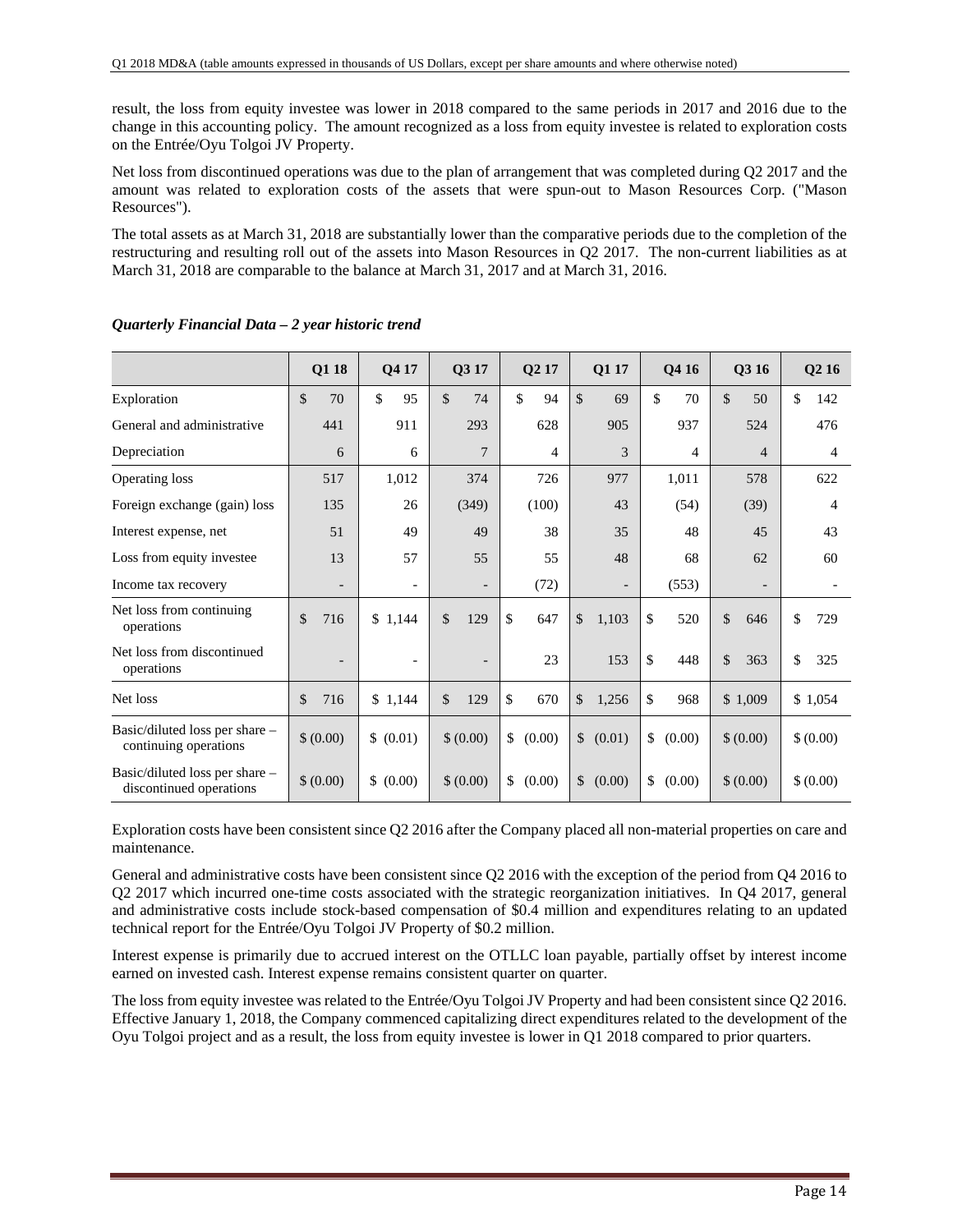#### **Plan of arrangement and discontinued operations**

On May 9, 2017, the Company completed a plan of arrangement (the "Arrangement") under Section 288 of the *Business Corporations Act* (British Columbia) pursuant to which Entrée transferred its wholly owned subsidiaries that directly or indirectly hold the Ann Mason Project in Nevada and the Lordsburg property in New Mexico including \$8,843,232 in cash and cash equivalents to a newly incorporated company, Mason Resources in exchange for 77,804,786 common shares of Mason Resources ("Mason Common Shares"). Mason Resources commenced trading on the TSX on May 12, 2017 under the symbol "MNR" and on the OTCQB Venture Market on November 9, 2017 under the symbol "MSSNF".

As part of the Arrangement, Entrée then distributed 77,805,786 Mason Common Shares to Entrée shareholders by way of a share exchange, pursuant to which each existing share of Entrée was exchanged for one "new" share of Entrée and 0.45 of a Mason Common Share. Optionholders and warrantholders of Entrée received replacement options and warrants of Entrée and options and warrants of Mason Resources which were proportionate to, and reflective of the terms of, their existing options and warrants of Entrée.

The assets and liabilities that were transferred to Mason Resources were classified as discontinued operations and classified on the balance sheet as assets / liabilities held for spin-off ("Spin-off"). The discontinued operations include three entities transferred to Mason Resources pursuant to the Arrangement: Mason U.S. Holdings Inc. (formerly Entrée U.S. Holdings Inc.); Mason Resources (US) Inc. (formerly Entrée Gold (US) Inc.); and M.I.M. (U.S.A.) Inc. (collectively the "US Subsidiaries"). The Spin-off distribution was accounted for at the carrying amount, without gain or loss, and resulted in a reduction of stockholders' (deficiency) equity of \$44.2 million.

The closing of the Arrangement resulted in the following Spin-off assets and liabilities being distributed to Mason Resources on May 9, 2017:

|                                          | May 9, 2017  | <b>December 31, 2016</b> |
|------------------------------------------|--------------|--------------------------|
| <b>Current assets</b>                    |              |                          |
| Cash                                     | \$<br>8,843  | \$<br>129                |
| Receivables and prepaids                 | 137          | 219                      |
|                                          | 8,980        | 348                      |
| Long-term assets                         |              |                          |
| Property, plant and equipment            | 25           | 25                       |
| Mineral property interest                | 37,699       | 38,379                   |
| Reclamation deposits and other           | 481          | 481                      |
|                                          | 38,205       | 38,885                   |
| <b>Current liabilities</b>               |              |                          |
| Accounts payable and accrued liabilities | (34)         | (230)                    |
| <b>Long-term liabilities</b>             |              |                          |
| Deferred income taxes                    | (2,937)      | (3,015)                  |
| <b>Net assets</b>                        | \$<br>44,214 | \$<br>35,988             |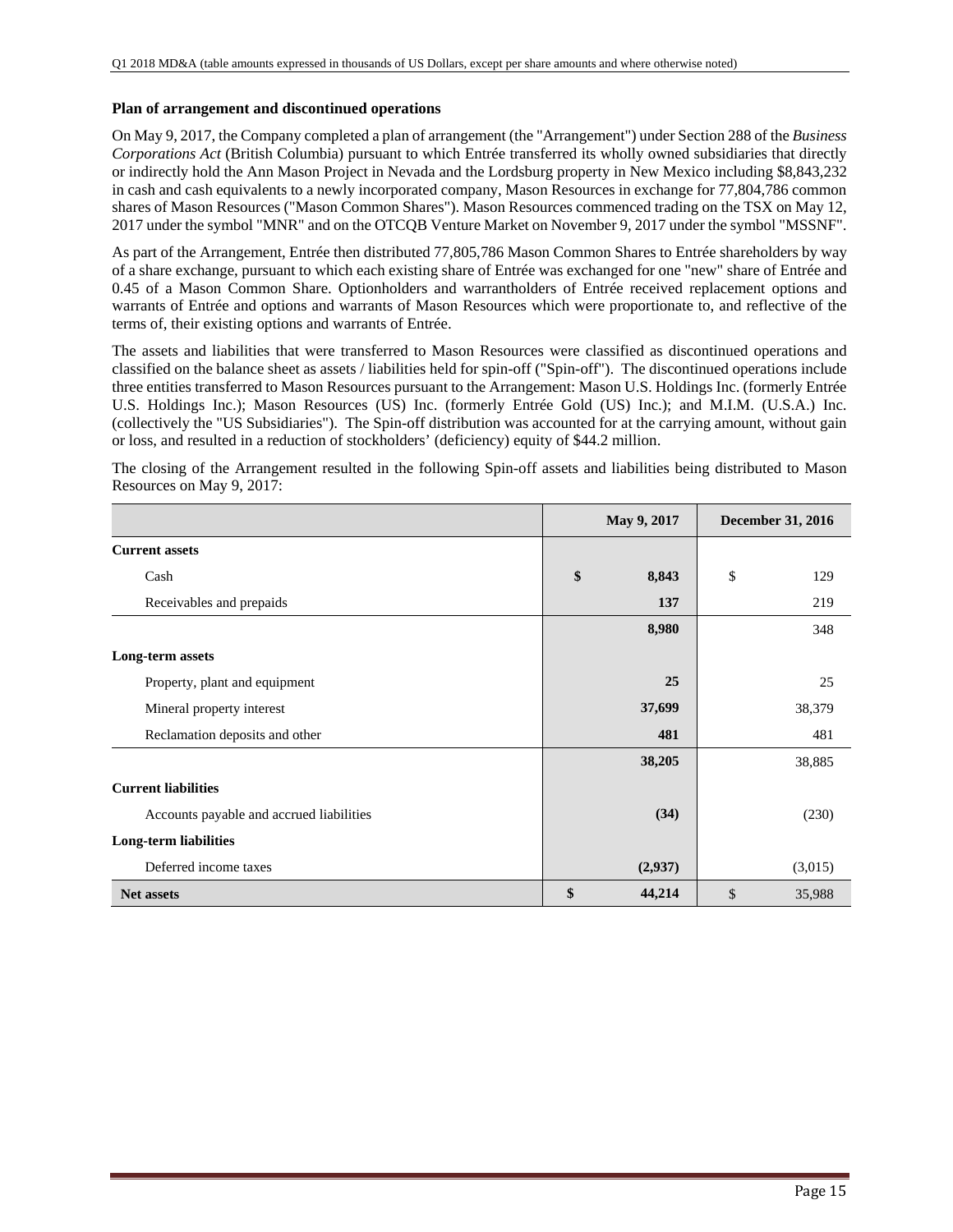# **LIQUIDITY AND CAPITAL RESOURCES**

|                                                    | 2018        | 2017                     | 2016          |
|----------------------------------------------------|-------------|--------------------------|---------------|
| Cash used in operating activities                  |             |                          |               |
| - Before changes in non-cash working capital items | \$<br>(227) | \$<br>(1,028)            | \$<br>(1,058) |
| - After changes in non-cash working capital items  | (191)       | (1,162)                  | (7, 419)      |
| Cash flows from financing activities               | 130         | 5,218                    | 11            |
| Cash flows (used in) from investing activities     |             | $\overline{\phantom{0}}$ | (3)           |
| Net cash outflows                                  | (61)        | 4,056                    | (7,411)       |
| Effect of exchange rate changes on cash            | (368)       | 103                      | 171           |
| Cash balance                                       | \$<br>6,639 | \$<br>17,550             | \$<br>15,546  |

Cash flows after changes in non-cash working capital items in Q1 2018 were 84% and 97% lower than the comparative periods of 2017 and 2016, respectively, due to one-time restructuring costs in 2017 and a \$5.5 million cash refund to Sandstorm Gold Ltd. ("Sandstorm") in 2016.

Cash flows from financing activities were minimal in Q1 2018 and Q1 2016 but higher in Q1 2017 due to \$5.2 million received from a non-brokered private placement which closed in January 2017 and stock option proceeds.

There were no investing activities in Q1 2018 or Q1 2017 and only minimal investment expenditures in Q1 2016

Effective January 1, 2018, the Company is now a development stage company and has not generated positive cash flow from its operations. As a result, the Company has been dependent on equity and production-based financings for additional funding. Working capital on hand at March 31, 2018 was approximately \$6.7 million with a cash balance of approximately \$6.6 million. Management believes it has adequate financial resources to satisfy its obligations over the next 12 month period and up to the time when the Company expects the Entrée/Oyu Tolgoi JV Property to commence production. The Company does not currently anticipate the need for additional funding during this time.

## **Loan Payable to Oyu Tolgoi LLC**

Under the terms of the Entrée/Oyu Tolgoi JVA, OTLLC will contribute funds to approved joint venture programs and budgets on the Company's behalf. Interest on each loan advance shall accrue at an annual rate equal to OTLLC's actual cost of capital or the prime rate of the Royal Bank of Canada, plus two percent (2%) per annum, whichever is less, as at the date of the advance. The loan will be repayable by the Company monthly from ninety percent (90%) of the Company's share of available cash flow from the Entrée/Oyu Tolgoi JV. In the absence of available cash flow, the loan will not be repayable. The loan is not expected to be repaid within one year.

## **Contractual Obligations**

As at March 31, 2018, the Company had the following contractual obligations outstanding:

|                   | <b>Total</b> | Less than 1 year |  | 1 - 3 vears |    | 3 - 5 years More than 5 years |  |
|-------------------|--------------|------------------|--|-------------|----|-------------------------------|--|
| Lease commitments | 529          |                  |  | 349         | 69 |                               |  |

# **STOCKHOLDERS' DEFICIENCY**

The Company's authorized share capital consists of unlimited common shares without par value.

At March 31, 2018, the Company had 174,283,740 shares issued and outstanding and at May 7, 2018, the Company had 174,304,406 shares issued and outstanding.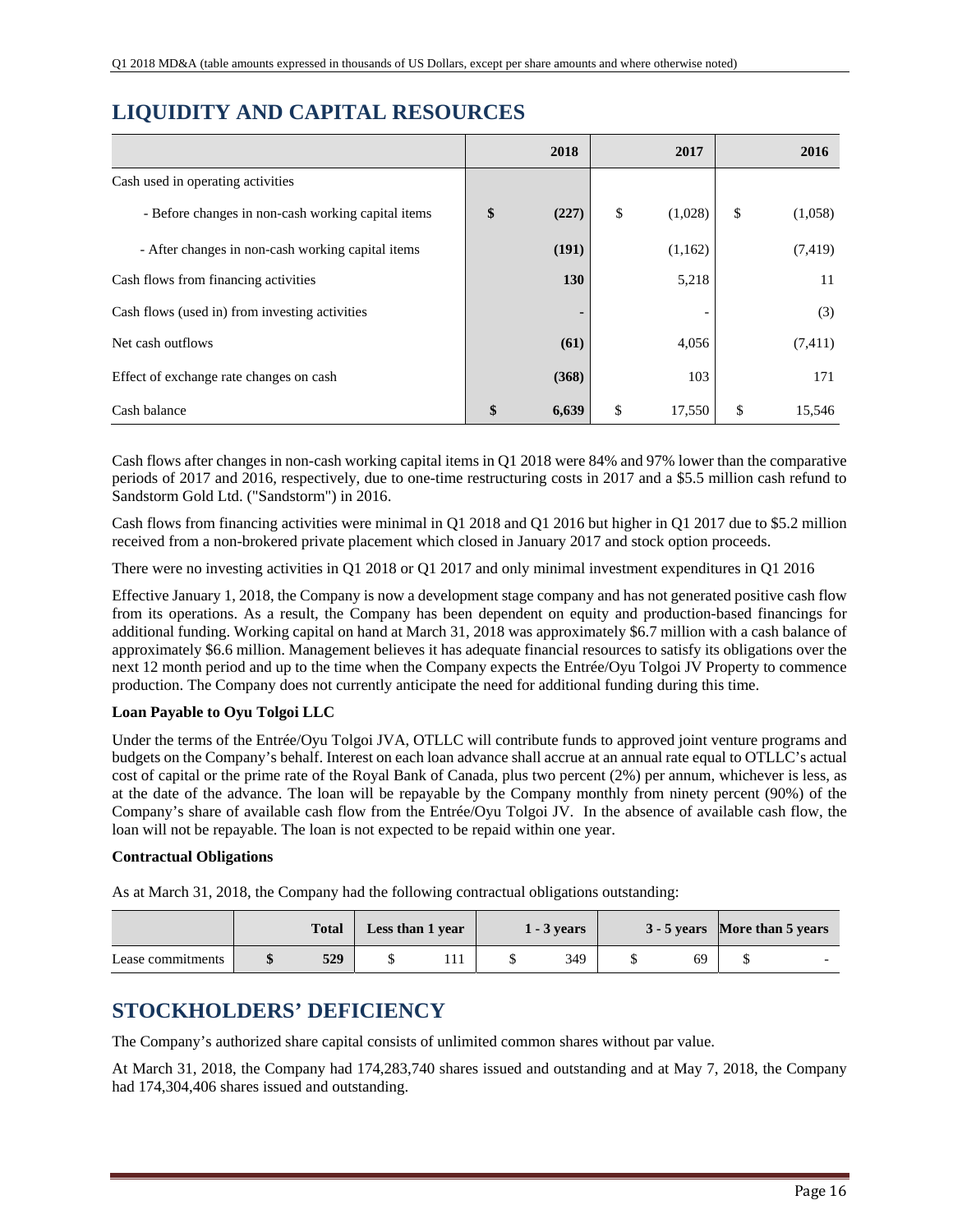On May 9, 2017, the Company completed the spin-out of its Ann Mason Project and Lordsburg property (the "US Projects") into Mason Resources through the Arrangement. As part of the Arrangement, Entrée shareholders received Mason Common Shares by way of a share exchange, pursuant to which each existing share of Entrée was exchanged for one "new" share of Entrée and 0.45 of a Mason Common Share. Optionholders and warrantholders of Entrée received replacement options and warrants of Entrée and options and warrants of Mason Resources which were proportionate to, and reflective of the terms of, their existing options and warrants of Entrée. As a result of the completed Arrangement, stockholders' (deficiency) equity was reduced by \$44.2 million in 2017.

In January 2017, the Company closed a non-brokered private placement in two tranches issuing a total of 18,529,484 units at a price of C\$0.41 per unit for aggregate gross proceeds of C\$7.6 million. Each unit consisted of one common share of the Company and one-half of one transferable common share purchase warrant. Each whole warrant entitled the holder to acquire one additional common share of the Company at a price of C\$0.65 per share for a period of 5 years. No commissions or finders' fees were payable in connection with the private placement.

As part of the Arrangement, warrantholders of the Company received Mason Resources common share purchase warrants ("Mason Warrants") which were proportionate to, and reflective of the terms of, their existing warrants of the Company. In exchange for each existing warrant, the holder was issued one replacement common share purchase warrant of the Company (a "Replacement Warrant") and 0.45 of a Mason Warrant. On May 23, 2017, warrantholders of the Company received an aggregate 4,169,119 Mason Warrants each with an exercise price of C\$0.23, and 9,264,735 Replacement Warrants each with an exercise price of C\$0.55. The exercise prices assigned to the Replacement Warrants and the Mason Warrants reflect the allocation of the original exercise price of the existing warrants between the Replacement Warrants and the Mason Warrants issued, based on the relative market value of Mason and the Company following completion of the Arrangement.

## **Share Purchase Warrants**

At March 31, 2018 and at the date of this MD&A, the following share purchase warrants were outstanding:

| Number of share purchase warrants<br>(000's) | <b>Exercise price per share C\$</b> | <b>Expiry date</b> |
|----------------------------------------------|-------------------------------------|--------------------|
| 8,655                                        | 0.55                                | January 10, 2022   |
| 610                                          | 0.55                                | January 12, 2022   |

## **Stock Option Plan**

The Company has adopted a stock option plan (the "Plan") to grant options to directors, officers, employees and consultants. Under the Plan, the Company may grant options to acquire up to 10% of the issued and outstanding shares of the Company. Options granted can have a term of up to ten years and an exercise price typically not less than the Company's closing stock price on the TSX on the last trading day before the date of grant. Vesting is determined at the discretion of the Board.

Under the Plan, an option holder may elect to terminate an option, in whole or in part and, in lieu of receiving shares to which the terminated option relates (the "Designated Shares"), receive the number of shares, disregarding fractions, which, when multiplied by the weighted average trading price of the shares on the TSX during the five trading days immediately preceding the day of termination (the "Fair Value" per share) of the Designated Shares, has a total dollar value equal to the number of Designated Shares multiplied by the difference between the Fair Value and the exercise price per share of the Designated Shares.

As part of the Arrangement, optionholders of the Company received Mason incentive stock options ("Mason Options") which were proportionate to, and reflective of the terms of, their existing incentive stock options of the Company. In exchange for each existing incentive stock option, the holder was issued one fully vested replacement option to purchase a Common Share of the Company (a "Replacement Option") and 0.45 of a fully vested Mason Option. On May 23, 2017, Mason awarded a total of 3,708,000 Mason Options to the Company's optionholders in accordance with its Stock Option Plan, which was approved by the Company's shareholders at the Annual and Special Meeting of Securityholders held to approve the Arrangement. The Mason Options were awarded with exercise prices ranging from C\$0.07 per share to C\$0.27 per share and expiry dates ranging from September 2017 to November 2021. On May 23, 2017, the Company's optionholders also received an aggregate 8,240,000 Replacement Options with exercise prices ranging from C\$0.18 per share to C\$0.61 per share and expiry dates ranging from September 2017 to November 2021. The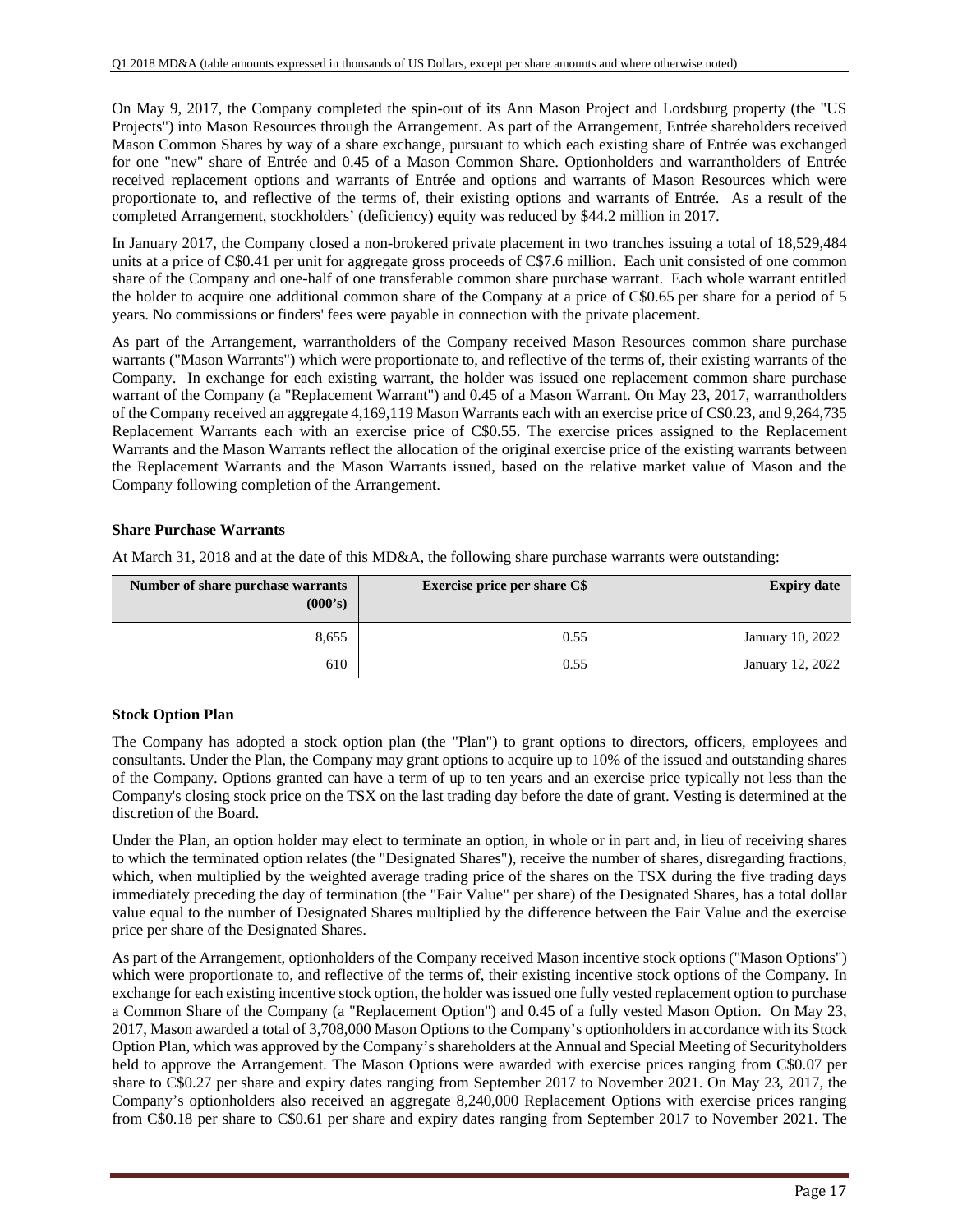exercise prices assigned to the Replacement Options and the Mason Options reflect the allocation of the original exercise price of the existing options between the Replacement Options and the Mason Options issued, based on the relative market value of Mason and the Company following completion of the Arrangement.

As at March 31, 2018, the Company had 7,405,000 stock options outstanding, of which 7,338,750 had vested and were exercisable. Subsequent to March 31, 2018, stock options to purchase 50,000 Designated Shares at an exercise price of C\$0.27 were terminated and an aggregate of 20,666 shares were issued.

| <b>Number of shares</b><br>(000s) | Vested $(000 \text{ s})$ | <b>Aggregate intrinsic</b><br>value $C\$ (000's) | <b>Exercise price per</b><br>share C\$ | <b>Expiry date</b> |
|-----------------------------------|--------------------------|--------------------------------------------------|----------------------------------------|--------------------|
| 935                               | 935                      | 205                                              | $0.26 - 0.36$                          | June – Dec $2018$  |
| 860                               | 860                      | 271                                              | 0.18                                   | Dec 2019           |
| 1,320                             | 1,320                    | 270                                              | $0.28 - 0.32$                          | July – Dec $2020$  |
| 2,240                             | 2,240                    | 305                                              | $0.33 - 0.36$                          | $Mar - Nov 2021$   |
| 1,900                             | 1,884                    | $\overline{\phantom{a}}$                         | $0.52 - 0.62$                          | $May - Oct 2022$   |
| 100                               | 50                       | $\overline{\phantom{a}}$                         | 0.63                                   | Feb 2023           |
| 7,355                             | 7,289                    | 1,051                                            |                                        |                    |

The following is a summary of stock options outstanding as at the date of this report:

# **AMENDED SANDSTORM AGREEMENT**

On February 14, 2013, the Company entered into an Equity Participation and Funding Agreement with Sandstorm (the "2013 Agreement"). Pursuant to the 2013 Agreement, Sandstorm provided an upfront refundable deposit (the "Deposit") of \$40 million to the Company. The Company will use future payments that it receives from its mineral property interests to purchase and deliver metal credits to Sandstorm, in amounts that are indexed to the Company's share of gold, silver and copper production from the currently defined Entrée/Oyu Tolgoi JV Property. Upon the delivery of metal credits, Sandstorm will also make the cash payment outlined below. In addition, the 2013 Agreement provided for a partial refund of the Deposit and a pro rata reduction in the number of metal credits deliverable to Sandstorm in the event of a partial expropriation of Entrée's economic interest, contractually or otherwise, in the Entrée/Oyu Tolgoi JV Property.

On February 23, 2016, the Company and Sandstorm entered into an Agreement to Amend the 2013 Agreement, whereby the Company refunded 17% of the Deposit (\$6.8 million) (the "Refund") in cash and shares thereby reducing the Deposit to \$33.2 million for a 17% reduction in the metal credits that the Company is required to deliver to Sandstorm. At closing on March 1, 2016, the parties entered into an Amended and Restated Equity Participation and Funding Agreement (the "Amended Sandstorm Agreement"). Under the terms of the Amended Sandstorm Agreement, the Company will purchase and deliver gold, silver and copper credits equivalent to:

- 28.1% of Entrée's share of gold and silver, and 2.1% of Entrée's share of copper, produced from the Shivee Tolgoi mining licence (excluding the Shivee West Property); and
- 21.3% of Entrée's share of gold and silver, and 2.1% of Entrée's share of copper, produced from the Javhlant mining licence.

Upon the delivery of metal credits, Sandstorm will make a cash payment to the Company equal to the lesser of the prevailing market price and \$220 per ounce of gold, \$5 per ounce of silver and \$0.50 per pound of copper (subject to inflation adjustments). After approximately 8.6 million ounces of gold, 40.3 million ounces of silver and 9.1 billion pounds of copper have been produced from the entire Entrée/Oyu Tolgoi JV Property (as currently defined) the cash payment will be increased to the lesser of the prevailing market price and \$500 per ounce of gold, \$10 per ounce of silver and \$1.10 per pound of copper (subject to inflation adjustments). To the extent that the prevailing market price is greater than the amount of the cash payment, the difference between the two will be credited against the Deposit (the net amount of the Deposit being the "Unearned Balance").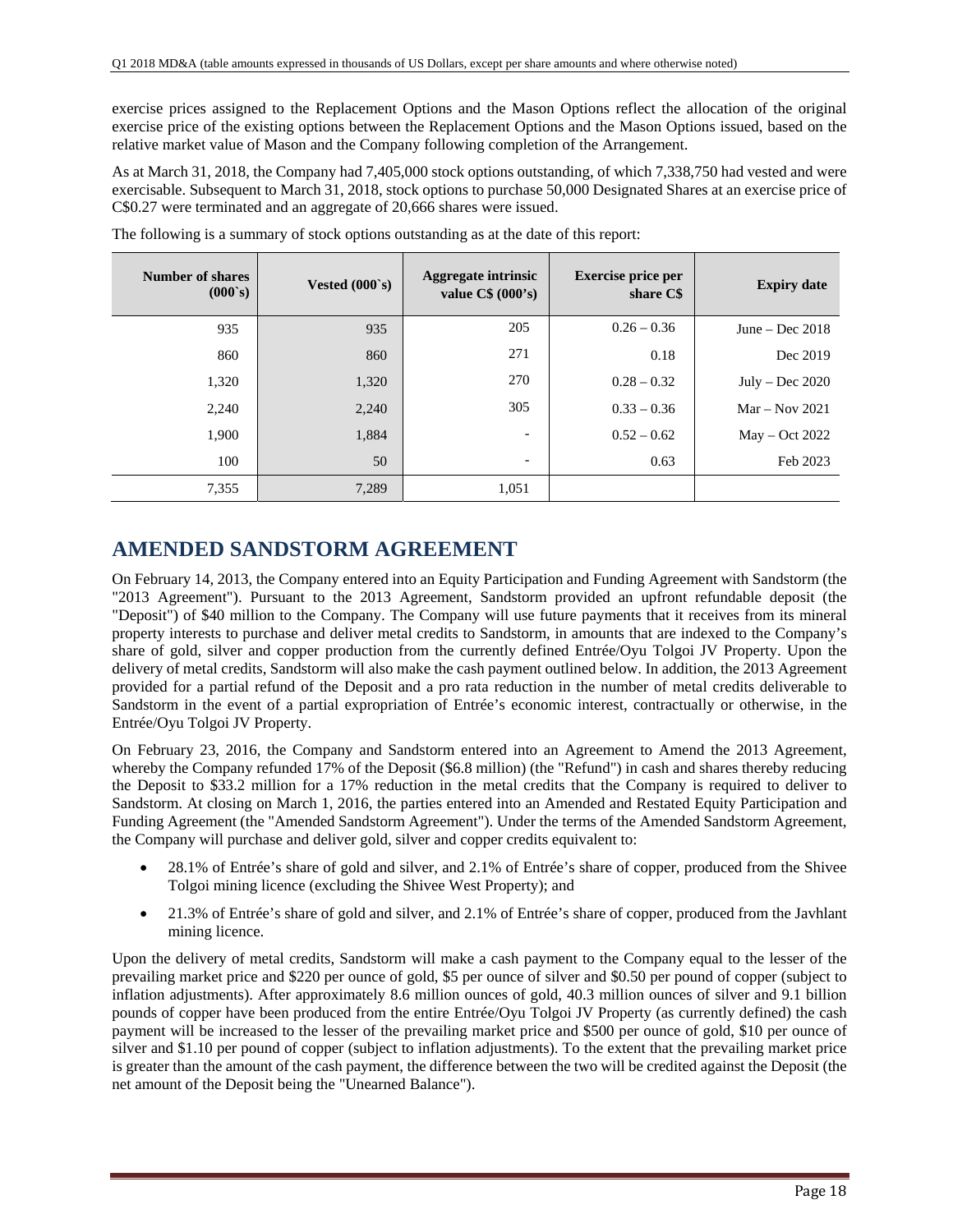This arrangement does not require the delivery of actual metal, and the Company may use revenue from any of its assets to purchase the requisite amount of metal credits.

Under the Amended Sandstorm Agreement, Sandstorm has a right of first refusal, subject to certain exceptions, on future production-based funding agreements. The Amended Sandstorm Agreement also contains other customary terms and conditions, including representations, warranties, covenants and events of default. The initial term of the Amended Sandstorm Agreement is 50 years, subject to successive 10-year extensions at the discretion of Sandstorm.

In addition, the Amended Sandstorm Agreement provides that the Company will not be required to make any further refund of the Deposit if Entrée's economic interest is reduced by up to and including 17%. If there is a reduction of greater than 17% up to and including 34%, the Amended Sandstorm Agreement provides the Company with the ability to refund a corresponding portion of the Deposit in cash or common shares of the Company or any combination of the two at the Company's election, in which case there would be a further corresponding reduction in deliverable metal credits. If the Company elects to refund Sandstorm with common shares of the Company, the value of each common share shall be equal to the volume weighted average price ("VWAP") for the five (5) trading days immediately preceding the 90<sup>th</sup> day after the reduction in Entrée's economic interest. In no case will Sandstorm become a "control person" under the Amended Sandstorm Agreement. In the event an issuance of shares would cause Sandstorm to become a "control person", the maximum number of shares will be issued, and with respect to the value of the remaining shares, 50% will not be refunded (and there will not be a corresponding reduction in deliverable metal credits) and the remaining 50% will be refunded by the issuance of shares in tranches over time, such that the number of shares that Sandstorm holds does not reach or exceed 20%. All shares will be priced in the context of the market at the time they are issued.

In the event of a full expropriation, the remainder of the Unearned Balance after the foregoing refunds must be returned in cash.

The Amended Sandstorm Agreement does not impact Sandstorm's requirement to vote its shares as Entrée's Board specifies with respect to any potential acquisition of the Company, provided the potential acquirer agrees to execute and deliver to Sandstorm a deed of adherence to the Amended Sandstorm Agreement.

For accounting purposes, the Deposit is accounted for as deferred revenue on the balance sheet and the original Deposit was recorded at the historical amount of C\$40.0 million. As a result of the Amended Sandstorm Agreement, the deferred revenue amount was adjusted to reflect the \$6.8 million Refund which was recorded at the foreign exchange amount at the date of the Refund resulting in a net balance of C\$30.9 million. This amount is subject to foreign currency fluctuations upon conversion to US dollars at each reporting period.

The \$6.8 million Refund was paid with \$5.5 million in cash and the issuance of \$1.3 million of common shares of the Company. On March 1, 2016, the Company issued 5,128,604 common shares to Sandstorm at a price of C\$0.3496 per common share pursuant to the Agreement to Amend. The price was calculated using the VWAP of Entrée's shares on the TSX for the 15 trading days preceding February 23, 2016, the effective date of the Agreement to Amend.

As at March 31, 2018 Sandstorm owned 23,900,380 common shares, or 13.7% of the outstanding shares of the Company.

# **OTHER DISCLOSURES**

## *Off-Balance Sheet Arrangements*

Entrée has no off-balance sheet arrangements except for the contractual obligation noted above.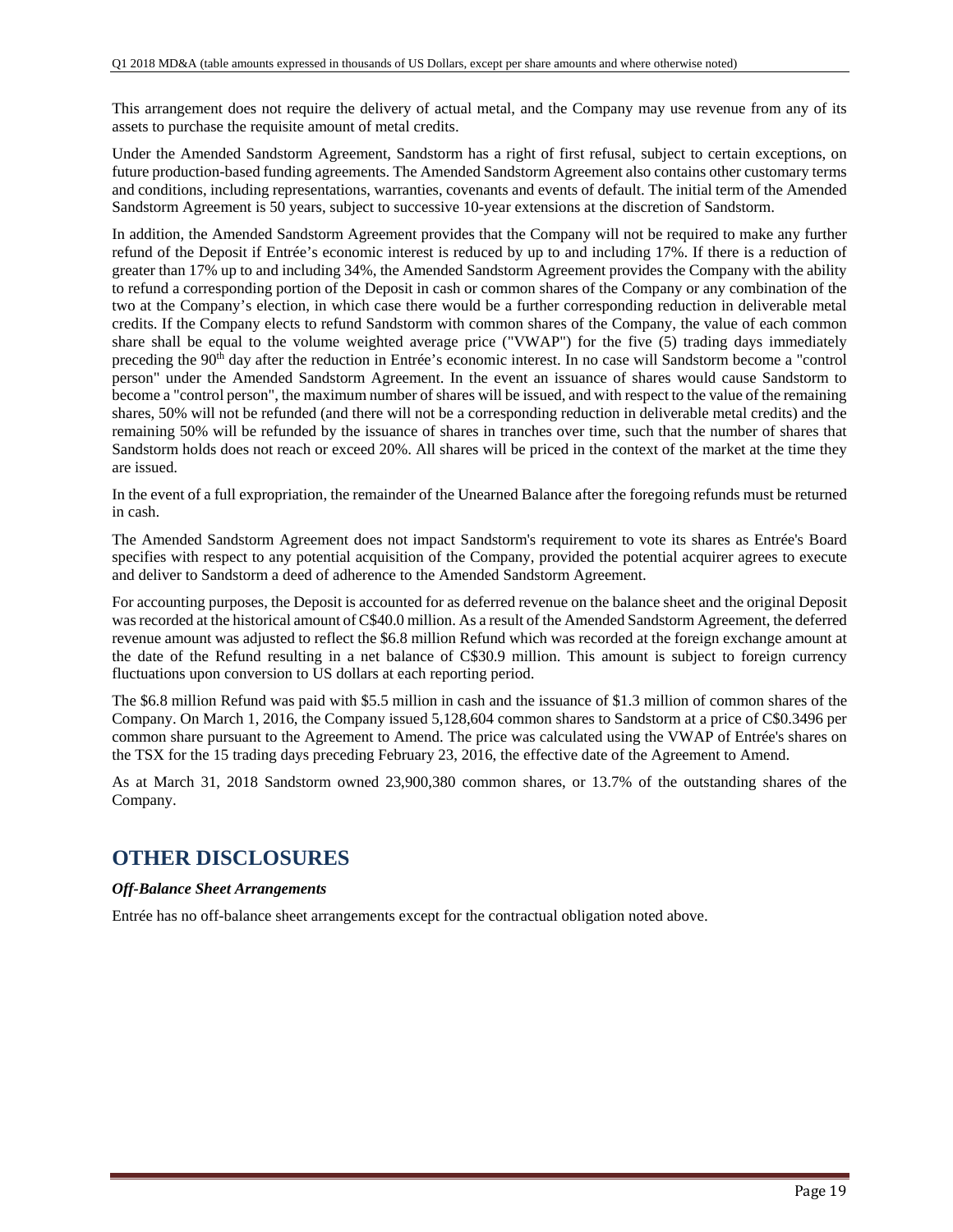## *Financial Instruments*

The following table provides the fair value of each classification of financial instrument:

|                                          | <b>March 31, 2018</b> |       | <b>December 31, 2017</b> |       |
|------------------------------------------|-----------------------|-------|--------------------------|-------|
| Financial assets                         |                       |       |                          |       |
| Cash and cash equivalents                | \$                    | 6,639 | \$                       | 7,068 |
| Receivables                              |                       | 266   |                          | 263   |
| Reclamation deposits and other           |                       | 12    |                          | 12    |
| Total financial assets                   | \$                    | 6,917 | \$                       | 7,343 |
| <b>Financial liabilities</b>             |                       |       |                          |       |
| Accounts payable and accrued liabilities | \$                    | 304   | \$                       | 247   |
| Loans payable                            |                       | 7,927 |                          | 7,841 |
| Total financial liabilities              | \$                    | 8,231 | \$                       | 8,088 |

Fair value measurement is based on a fair value hierarchy, which requires an entity to maximize the use of observable inputs and minimize the use of unobservable inputs when measuring fair value. The standard describes three levels of inputs that may be used to measure fair value which are:

Level 1 — Quoted prices that are available in active markets for identical assets or liabilities.

Level  $2 -$  Quoted prices in active markets for similar assets that are observable.

Level 3 — Unobservable inputs that are supported by little or no market activity and that are significant to the fair value of the assets or liabilities.

At March 31, 2018, the Company had Level 1 financial instruments, consisting of cash and cash equivalents, with a fair value of \$6.6 million.

## **INTERNATIONAL FINANCIAL REPORTING STANDARDS**

The Company is a "domestic" issuer under Canadian securities law and a "foreign private issuer" under United States Securities and Exchange Commission ("SEC") regulations. The Company files its financial statements with both Canadian and US securities regulators in accordance with US GAAP, as permitted under current regulations. In 2008, the Accounting Standards Board in Canada and the Canadian Securities Administrators ("CSA") confirmed that domestic issuers were required to transition to International Financial Reporting Standards ("IFRS") for fiscal years beginning on or after January 1, 2011. On September 27, 2008, the CSA Staff issued Staff Notice 52-321 "Early Adoption of International Financial Reporting Standards, Use of US GAAP and References to IFRS-IASB" which confirmed that domestic issuers that are also SEC registrants are able to continue to use US GAAP. Consequently, the Company was not required to convert to IFRS effective January 1, 2011 and has elected to continue using US GAAP.

# **NON-US GAAP PERFORMANCE MEASUREMENT**

"Cash costs after credits" (C1) and all-in sustaining cost (AISC) are non-US GAAP Performance Measurements. These performance measurements are included because these statistics are widely accepted as the standard of reporting cash costs of production in North America. These performance measurements do not have a meaning within US GAAP and, therefore, amounts presented may not be comparable to similar data presented by other mining companies. These performance measurements should not be considered in isolation as a substitute for measures of performance in accordance with US GAAP.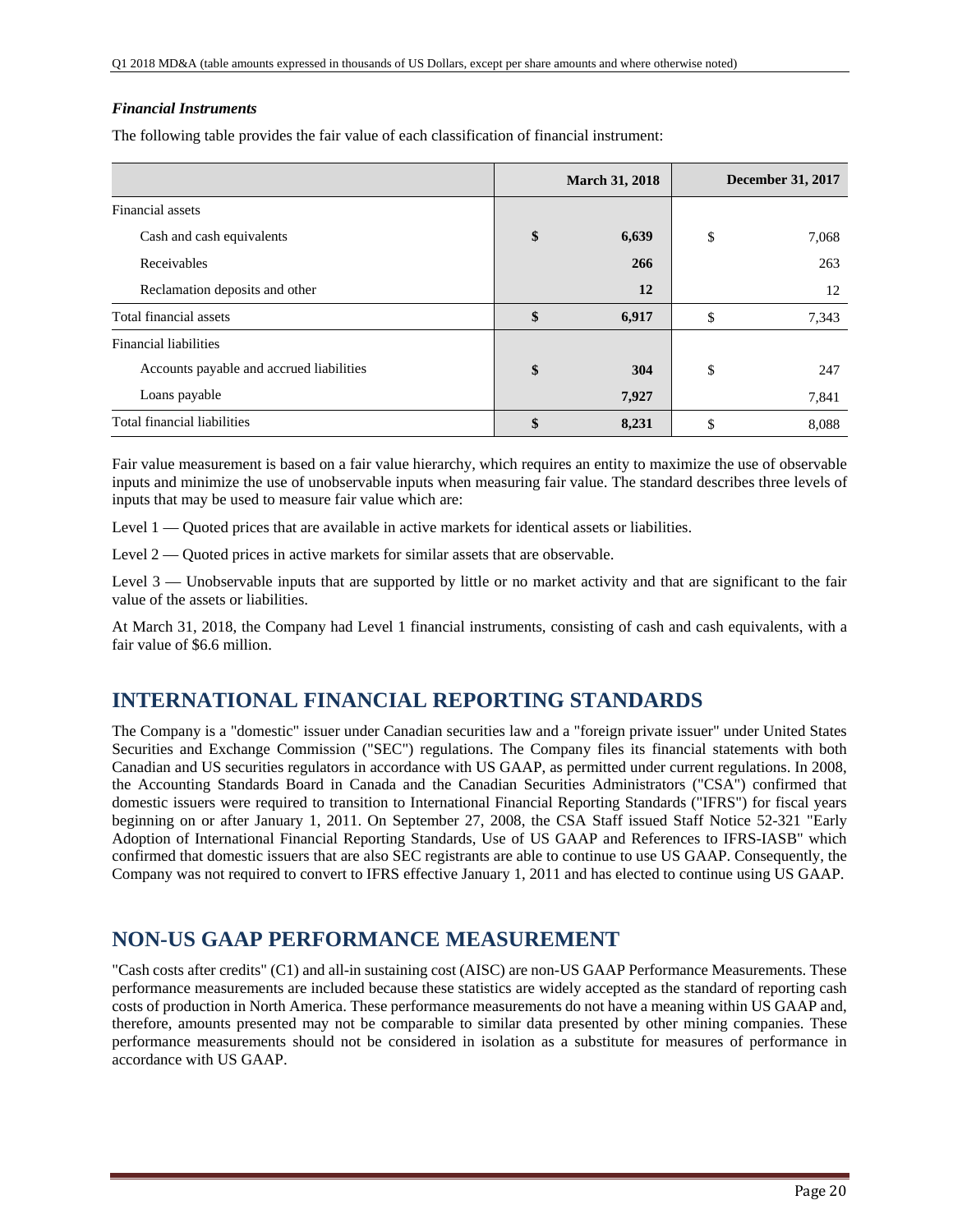# **CRITICAL ACCOUNTING ESTIMATES, RISKS AND UNCERTAINTIES**

The preparation of financial statements in conformity with US GAAP requires management to make estimates and assumptions that affect the amounts reported in the financial statements and accompanying notes. Actual results could differ materially from those estimates.

Measurement of the Company's assets and liabilities is subject to risks and uncertainties, including those related to reserve and resource estimates; title to mineral properties; future commodity prices; costs of future production; future costs of restoration provisions; changes in government legislation and regulations; future income tax amounts; the availability of financing; and various operational factors.

Entrée is a mineral exploration and development company and is exposed to a number of risks and uncertainties; some of these risks and uncertainties have been discussed elsewhere in this MD&A. For a more extensive discussion of risks and uncertainties to which Entrée is exposed, the reader should refer to the section titled "Risk Factors" contained in the Company's AIF available on SEDAR at www.sedar.com.

## *Legal and Political Risk*

The Minerals Law of Mongolia defines a mineral deposit of strategic importance (a "Strategic Deposit") as a mineral resource that may have the potential to impact national security, or the economic and social development of the country, or that is generating or has the potential to generate more than 5% of Mongolia's gross domestic product in any given year. The Minerals Law of Mongolia provides that the State may be an equity participant with any private legal entity, up to a 34% equity interest, in the exploitation of any Strategic Deposit where the quantity and grade of the deposit have been defined by exploration that has not been funded from the State budget. Under Resolution No 57 dated July 16, 2009 of the State Great Khural, the Oyu Tolgoi series of deposits were declared to be Strategic Deposits.

On October 6, 2009, Turquoise Hill, its wholly-owned subsidiary OTLLC, and Rio Tinto signed an investment agreement (the "Oyu Tolgoi Investment Agreement") with the Mongolian Government, which regulates the relationship among the parties and stabilizes the long term tax, legal, fiscal, regulatory and operating environment to support the development of the Oyu Tolgoi project. The Oyu Tolgoi Investment Agreement specifies that the Government of Mongolia will own 34% of the shares of OTLLC (and by extension, 34% of OTLLC's interest in the Entrée/Oyu Tolgoi JV Property) through its subsidiary Erdenes Oyu Tolgoi LLC. A shareholders' agreement was concurrently executed to establish the Government's 34% ownership interest in OTLLC and to govern the relationship among the parties.

The Ministry of Mining has advised Entrée that it considers the deposits on the Entrée/Oyu Tolgoi JV Property to be part of the series of Oyu Tolgoi deposits. Entrée has been in discussions with stakeholders of the Oyu Tolgoi project, including the Government of Mongolia, OTLLC, Erdenes Oyu Tolgoi LLC, Turquoise Hill and Rio Tinto, since February 2013. The discussions to date have focussed on issues arising from Entrée's exclusion from the Oyu Tolgoi Investment Agreement, including the fact that the Government of Mongolia does not have a full 34% interest in the Entrée/Oyu Tolgoi JV Property; the fact that the mining licences integral to future underground operations are held by more than one corporate entity; and the fact that Entrée does not benefit from the stability that it would otherwise have if it were a party to the Oyu Tolgoi Investment Agreement. In order to receive the benefits of the Oyu Tolgoi Investment Agreement, the Government of Mongolia may require Entrée to agree to certain concessions, including with respect to the economic benefit of Entrée's interest in the Entrée/Oyu Tolgoi JV Property, or the royalty rates applicable to Entrée's share of the Entrée/Oyu Tolgoi JV Property mineralization. No agreements have been finalized. If the parties fail to reach mutually acceptable agreements in a timely manner, there is a risk that the Government of Mongolia may resort to measures which, whether legitimate or not, could have an adverse effect on the business, assets and financial condition of Entrée as well as the Company's share price. Such measures could include suspending, revoking, cancelling or withdrawing the Shivee Tolgoi and Javhlant mining licences; attempting to invalidate, confiscate, expropriate or rescind the Entrée/Oyu Tolgoi JV or Entrée's interest in the Entrée/Oyu Tolgoi JV Property; and filing legal proceedings against Entrée.

Entrée is not presently a party to the Oyu Tolgoi Investment Agreement. Although OTLLC agreed under the terms of the October 2004 Equity Participation and Earn-In Agreement between Turquoise Hill and Entrée, as amended and subsequently assigned to OTLLC (the "Earn-In Agreement") to use its best efforts to cause Entrée to be brought within the ambit of, made subject to and be entitled to the benefits of the Oyu Tolgoi Investment Agreement or a separate stability agreement on substantially similar terms to the Oyu Tolgoi Investment Agreement, unless and until Entrée finalizes agreements with the Government of Mongolia and other Oyu Tolgoi stakeholders, there can be no assurance that Entrée will be entitled to all of the benefits of the Oyu Tolgoi Investment Agreement, including stability with respect to taxes payable. If Entrée is not entitled to all of the benefits of the Oyu Tolgoi Investment Agreement, it could be subject to the surtax royalty which came into effect in Mongolia on January 1, 2011. The rates of the surtax royalty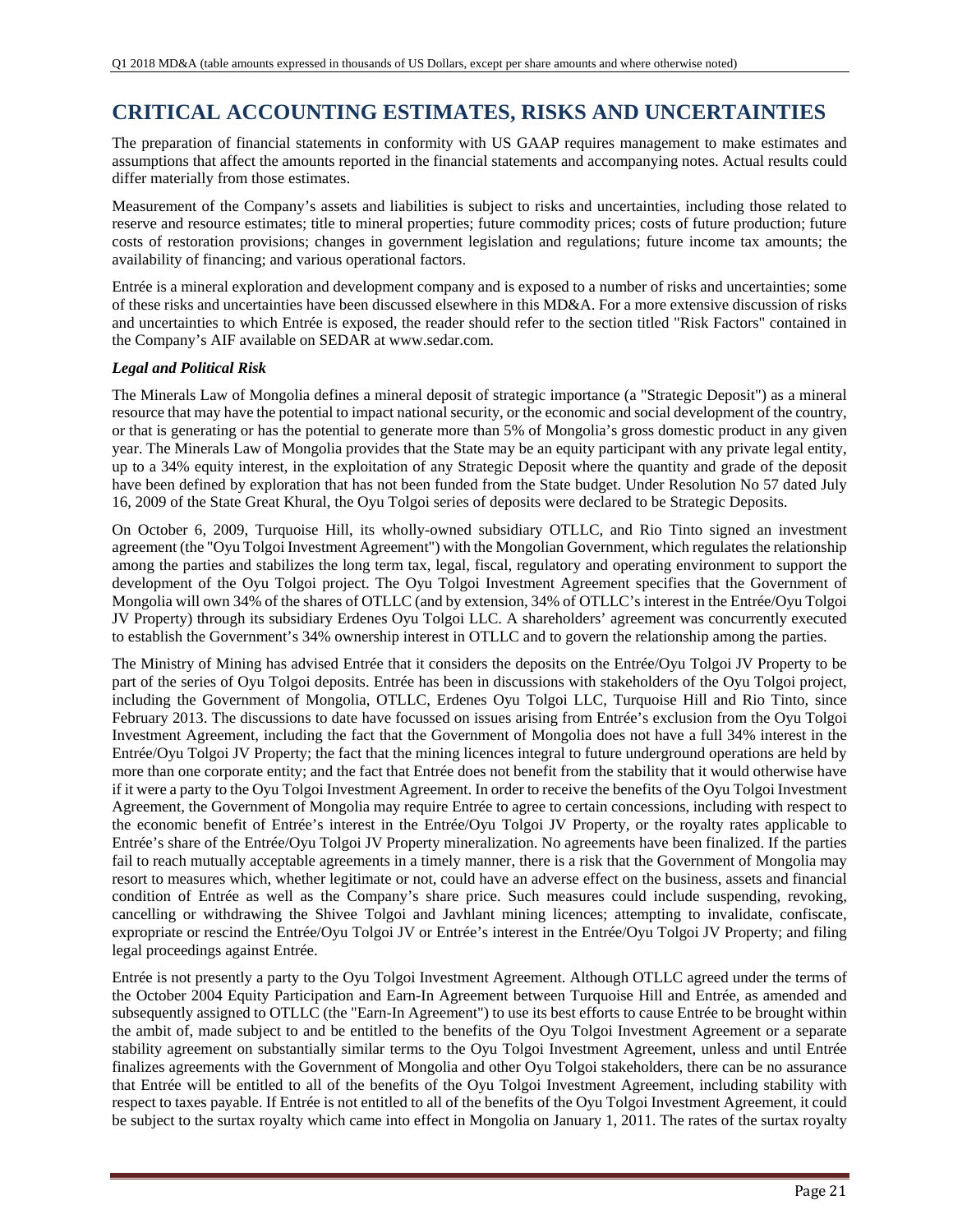vary from 1% to 5% for minerals other than copper. For copper, the surtax royalty rates range between 22% and 30% for ore, between 11% and 15% for concentrates, and between 1% and 5% for final products. No surtax royalty is charged on any minerals below a certain threshold market price, which varies depending on the type of minerals. This is in addition to the standard royalty rates of 2.5% for coal sold in Mongolia and commonly occurring minerals sold in Mongolia, and 5% for all other minerals.

Even if Entrée does finalize agreements with the Government of Mongolia and other Oyu Tolgoi stakeholders, there can be no assurance that the present or future Parliament will refrain from enacting legislation that undermines such agreements or the Oyu Tolgoi Investment Agreement or that the present or a future government will refrain from adopting government policies or seeking to renegotiate the terms of such agreements or the Oyu Tolgoi Investment Agreement (which was threatened in both 2011 and 2012) in ways that are adverse to Entrée's interests or that impair OTLLC's ability to develop and operate the Oyu Tolgoi project on the basis currently contemplated, which may have a material adverse impact on Entrée and the Company's share price.

The Government of Mongolia has put in place a framework and environment for foreign direct investment. However, there are political constituencies within Mongolia that have espoused ideas that would not be regarded by the international mining community as conducive to foreign investment if they were to become law or official government policy. This was evidenced by revisions to the Minerals Law in 2006 as well as by the 2012 passage of legislation to control foreign direct investment in strategic sectors of the Mongolian economy, including mining. In October 2011, Prime Minister Batbold stated in his 2012 budget speech that the Government of Mongolia is revisiting all treaties for the avoidance of double taxation, including the 2002 convention between Canada and Mongolia for the avoidance of double taxation and the prevention of fiscal evasion with respect to taxes on income and on capital (the "Canadian Double Tax Treaty").

On November 1, 2013, an Investment Law came into effect in Mongolia. The law is aimed at reviving foreign investment by easing restrictions on investors (including foreign and domestic) in key sectors such as mining and by providing greater certainty on the taxes they must pay and certain guarantees in relation to their investments in Mongolia. The full impact of the Investment Law is still not yet known.

On January 16, 2014, the Mongolian Parliament adopted a new State Minerals Policy. The main focus of the policy is to establish a stable investment environment; improve the quality of mineral exploration, mining and processing; encourage the use of environmentally friendly and modern technology; and strengthen the competitiveness of the Mongolian mining sector on the international market. The State Minerals Policy is also intended to serve as the basis for amendments to the existing Minerals Law and other laws relating to the mining sector. On July 1, 2014, the Mongolian Parliament passed amendments to the Minerals Law (the "2014 Amendments"). In addition, the Mongolian Parliament also passed a separate law which repealed the 2010 statute which imposed a moratorium on the granting of new exploration licences and the transfer of existing licences. The 2014 Amendments extend the maximum period for an exploration licence from 9 years to 12 years (although it ended the three year pre-mining period sometimes given to licence holders upon the expiration of their exploration rights), extend the requirement for holders of mining licences to ensure that 90% of their workforce is comprised of Mongolian nationals to the mining licence holder's subcontractors as well, make clearer the roles and responsibilities of government ministries and departments with respect to mineral matters, modify the definition of Strategic Deposit to reflect its impact on the national economy and not regional economy, and provide for some instances where a tender may not be required to obtain minerals licences where state funding has been used if related to compensation for declaring a special needs area, among other changes. On February 18, 2015, the Mongolian Parliament adopted a further amendment to the Minerals Law (the "2015 Amendment"), which permits a licence holder to negotiate with the Government of Mongolia with respect to an exchange of the Government's 34% (50% in cases where exploration has been funded by the State budget) equity interest in a licence holder with a Strategic Deposit for an additional royalty payable to the Government. The amount of the royalty payment would vary depending on the particulars of the Strategic Deposit but cannot exceed five percent. The rate of this royalty payment shall be approved by the Government of Mongolia. The full impact of the 2015 Amendment is not yet known.

The Ministry of Mining is currently working on a draft mining law, aimed at regulating the mining sector in greater detail in Mongolia. If adopted, the draft mining law could adversely affect Entree's interests. It is not possible to determine when, if ever, this draft law will be adopted and in what form.

The Ministry of Finance and certain Members of Parliament have released draft laws and draft amendments to the tax legislation of Mongolia which include provisions related to the taxation of foreign legal entities operating in Mongolia and minerals companies in general. If certain provisions of these amendments were adopted by Parliament as currently drafted, they could adversely affect Entree's interests. It is not possible to determine when, if ever, these amendments would be adopted and in what form.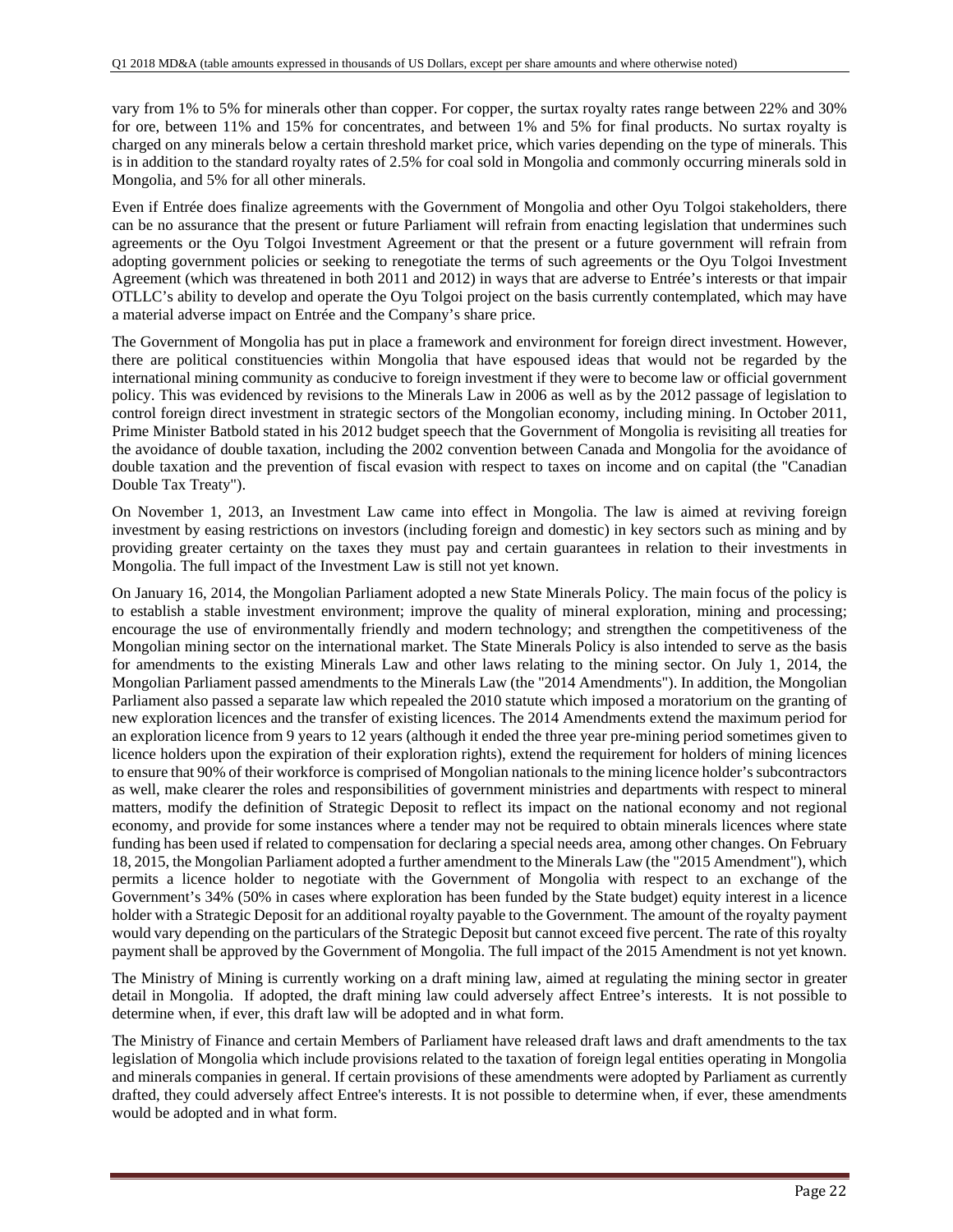On December 9, 2017, the Parliament of Mongolia amended the General Tax Law, the Corporate Income Tax Law, the Personal Income Tax Law, the Minerals Law, the Land Law and the Legal Entities Registration, to introduce the concept of an "ultimate holder" of a legal entity for tax purposes (the "2017 Amendments"). Any change of an ultimate holder of a legal entity that maintains a minerals licence is deemed to be a sale of the minerals licence and is subject to a 30% corporate income tax on the total income earned. The legal entity holding the minerals licence bears the tax obligation, not the person who earns the income from the transaction. In general, taxable income will be assessed based on the value of the minerals licence, pro-rated to the number or percentage of shares transferred from the ultimate holder. On December 25, 2017, the Ministry of Finance passed Decree No. 380 setting out the methodology to determine the value of minerals licences. The full impact of the amendments is not yet known.

If the Government of Mongolia revises, amends or cancels the Canadian Double Tax Treaty; if the Investment Law, State Minerals Policy, 2014 Amendments, 2015 Amendment, 2017 Amendments or new mining law are implemented or interpreted in a manner that is not favourable to foreign investment or Entrée's interests; or if new tax laws or amendments to tax laws are adopted that are not favourable to foreign investment or Entrée's interests, it could have an adverse effect on Entrée's operations in Mongolia and future cash flow, earnings, results of operations and financial condition as well as the Company's share price.

While the Entrée/Oyu Tolgoi JV is operating under the terms of the Entrée/Oyu Tolgoi JVA, the Entrée/Oyu Tolgoi JVA has not been formally executed by the parties. There can be no assurance that OTLLC or its shareholders will not attempt to renegotiate some or all of the material terms governing the joint venture relationship in a manner which could have an adverse effect on Entrée's future cash flow, earnings, results of operations and financial condition.

OTLLC has earned either a 70% or 80% interest in mineralization extracted from the Entrée/Oyu Tolgoi JV Property, depending on the depth at which minerals are extracted, and has effective control of the Entrée/Oyu Tolgoi JV. Rio Tinto, which beneficially owns 17.4% of the Company's issued and outstanding shares, exerts a significant degree of control over the business and affairs of Turquoise Hill and OTLLC. Pursuant to various agreements among Turquoise Hill, OTLLC and Rio Tinto, Rio Tinto is responsible for the management of the building and operation of the Oyu Tolgoi project (which includes the Heruga and Hugo North Extension deposits on the Entrée/Oyu Tolgoi JV Property); is responsible for all exploration operations on behalf of OTLLC, including exploration on the Entrée/Oyu Tolgoi JV Property; and prepares all programs and budgets for approval by the OTLLC board. The interest of Rio Tinto, Turquoise Hill and OTLLC and the interests of the Company's other shareholders are not necessarily aligned and there can be no assurance that Rio Tinto, Turquoise Hill or OTLLC will exercise its rights or act in a manner that is consistent with the best interests of the Company's other shareholders.

Entrée is and will be subject to the risks normally associated with the conduct of joint ventures, which include disagreements as to how to develop, operate and finance a project, inequality of bargaining power, incompatible strategic and economic objectives and possible litigation between the participants regarding joint venture matters. These matters may have an adverse effect on Entrée's ability to realize the full economic benefits of its interest in the property that is the subject of a joint venture, which could affect its results of operations and financial condition as well as the Company's share price.

In the course of its business, Entrée may from time to time become involved in various claims, arbitration and other legal proceedings, with and without merit. The nature and results of any such proceedings cannot be predicted with certainty. Any potential future claims and proceedings are likely to be of a material nature. In addition, such claims, arbitration and other legal proceedings can be lengthy and involve the incurrence of substantial costs and resources by Entrée, and the outcome, and Entrée's ability to enforce any ruling(s) obtained pursuant to such proceedings, are subject to inherent risk and uncertainty. The initiation, pursuit and/or outcome of any particular claim, arbitration or legal proceeding could have a material adverse effect on Entrée's financial position and results of operations, and on Entrée's business, assets and prospects. In addition, if Entrée is unable to resolve any existing or future potential disputes and proceedings favourably, or obtain enforcement of any favourable ruling, if any, that may be obtained pursuant to such proceedings, it is likely to have a material adverse impact on Entrée's business, financial condition and results of operations and Entrée's assets and prospects as well as the Company's share price.

On February 27, 2013, the Mineral Resources Authority of Mongolia ("MRAM") delivered notice to Entrée advising that any transfer, sale or lease of the Shivee Tolgoi and Javhlant mining licences is temporarily restricted. While Entrée was subsequently advised that the temporary transfer restriction on the joint venture mining licences would be lifted, it did not receive official notification of the lifting of the restriction. Any future action by the Government of Mongolia to suspend, revoke, withdraw or cancel the Shivee Tolgoi and Javhlant mining licences, whether legitimate or not, would have an adverse effect on the business, assets and financial condition of Entrée as well as the Company's share price.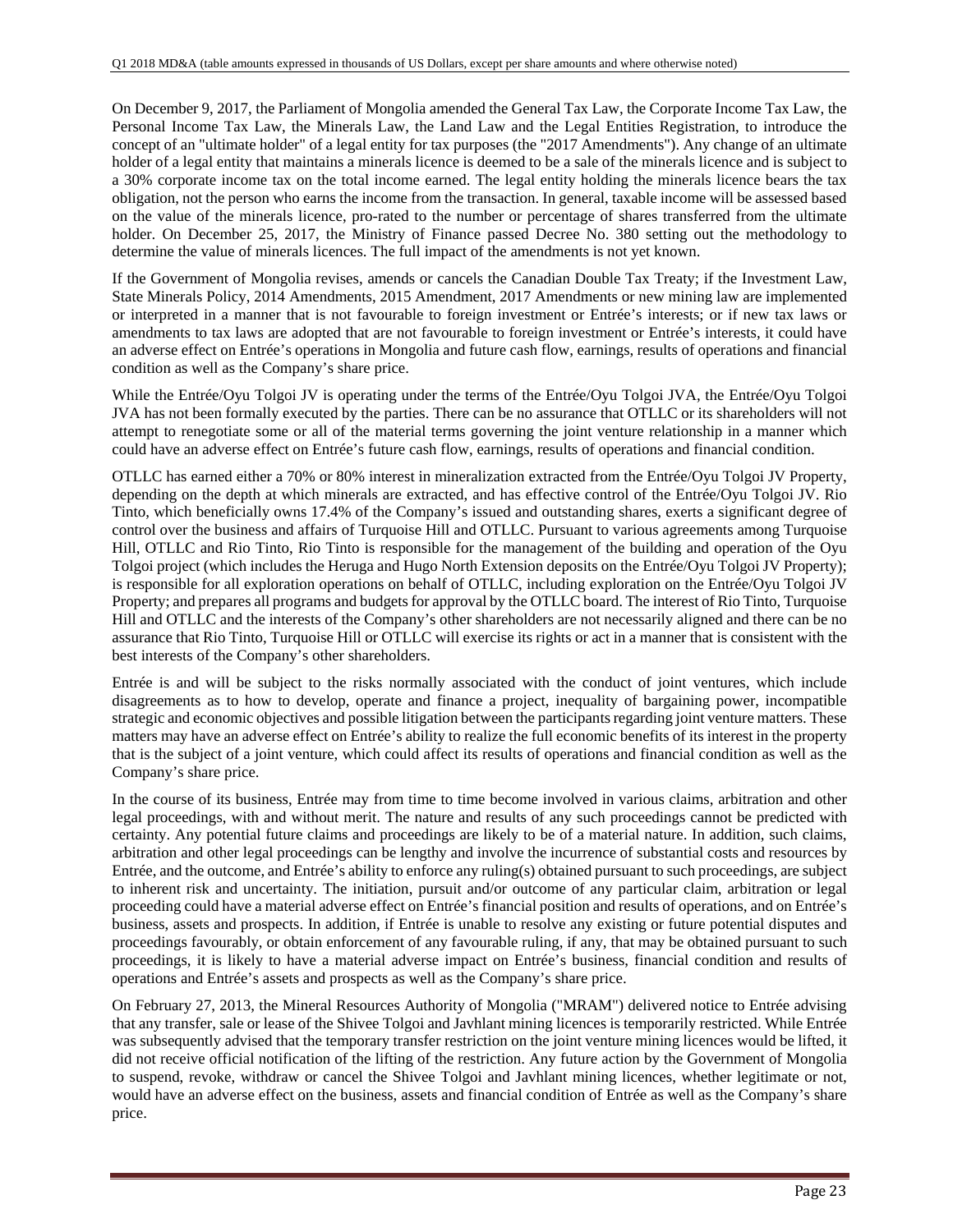The Earn-In Agreement requires OTLLC to enter into the Entrée/Oyu Tolgoi JVA, which bestows upon it certain powers and duties as manager of the Entrée/Oyu Tolgoi JV, including the duty to cure title defects, the duty to prosecute and defend all litigation or administrative proceedings arising out of operations, and the duty to do all acts reasonably necessary to maintain the Entrée/Oyu Tolgoi JV Property assets, including the mining licences. Pursuant to the Assignment Agreement dated March 1, 2005 between the Company, Turquoise Hill and OTLLC, the Company is also entitled to look to Turquoise Hill for the performance of OTLLC's obligations under the Earn-In Agreement, which is governed by British Columbia law. In addition, the Shivee Tolgoi and Javhlant mining licences are included in the contract area of the Oyu Tolgoi Investment Agreement. The Oyu Tolgoi Investment Agreement restricts the grounds upon which the Mongolian State administrative authority in charge of geology and mining may revoke a mining licence covered by the Oyu Tolgoi Investment Agreement. The Oyu Tolgoi Investment Agreement also includes a dispute resolution clause that requires the parties to resolve disputes through international commercial arbitration procedures. Entrée is not a party to the Oyu Tolgoi Investment Agreement and does not have any direct rights under the Oyu Tolgoi Investment Agreement. In the event that the Government of Mongolia suspends, revokes, withdraws or cancels the Shivee Tolgoi and Javhlant mining licences, there can be no assurance that OTLLC, Turquoise Hill or Rio Tinto will invoke the international arbitration procedures, or that Entrée will be able to enforce the terms of the Entrée/Oyu Tolgoi JVA or Earn-In Agreement to cause OTLLC or Turquoise Hill to do all acts reasonably necessary to maintain the Entrée/Oyu Tolgoi JV Property assets, including by invoking the international arbitration procedures under the Oyu Tolgoi Investment Agreement. There may also be limitations on OTLLC, Turquoise Hill and Rio Tinto's ability to enforce the terms of the Oyu Tolgoi Investment Agreement against the Government of Mongolia, which is a sovereign entity, regardless of the outcome of an arbitration proceeding. Without an effective means of enforcing the terms of the Entrée/Oyu Tolgoi JVA, the Earn-In Agreement or the Oyu Tolgoi Investment Agreement, Entrée could be deprived of substantial rights and benefits with little or no recourse for fair and reasonable compensation, which could have an adverse effect on the business, assets and financial condition of Entrée as well as the Company's share price.

In the event of a dispute arising at or in respect of Entrée's foreign operations, Entrée may be subject to the exclusive jurisdiction of foreign courts or may not be successful in subjecting foreign persons to the jurisdiction of courts in Canada or other jurisdictions. Entrée may also be hindered or prevented from enforcing its rights with respect to a governmental entity or instrumentality because of the doctrine of sovereign immunity. Any adverse or arbitrary decision of a court, arbitrator or other governmental or regulatory body, or Entrée's inability to enforce its contractual rights, may have a material adverse impact on Entrée's business, assets, prospects, financial condition and results of operation as well as the Company's share price.

In June 2010, the Government of Mongolia passed Resolution 140, the purpose of which is to authorize the designation of certain land areas for "state special needs" within certain defined areas, some of which include or are in proximity to the Oyu Tolgoi project. These state special needs areas are to be used for Khanbogd village development and for infrastructure and plant facilities necessary in order to implement the development and operation of the Oyu Tolgoi project. A portion of the Shivee Tolgoi licence is included in the land area that is subject to Resolution 140.

In June 2011, the Government of Mongolia passed Resolution 175, the purpose of which is to authorize the designation of certain land areas for "state special needs" within certain defined areas in proximity to the Oyu Tolgoi project. These state special needs areas are to be used for infrastructure facilities necessary in order to implement the development and construction of the Oyu Tolgoi project. Portions of the Shivee Tolgoi and Javhlant licences are included in the land area that is subject to Resolution 175.

It is expected but not yet formally confirmed by the Government that to the extent that a consensual access agreement exists or is entered into between OTLLC and an affected licence holder, the application of Resolution 175 to the land area covered by the access agreement will be unnecessary. OTLLC has existing access and surface rights to the Entrée/Oyu Tolgoi JV Property pursuant to the Earn-In Agreement. If Entrée is unable to reach a consensual arrangement with OTLLC with respect to the Shivee West Property, or the Shivee West Property is not ultimately included in the Entrée/Oyu Tolgoi JV Property pursuant to the License Fees Agreement, Entrée's right to use and access a corridor of land included in the state special needs areas for a proposed power line may be adversely affected by the application of Resolution 175. While the Mongolian Government would be responsible for compensating Entrée in accordance with the mandate of Resolution 175, the amount of such compensation is not presently quantifiable.

While the Oyu Tolgoi Investment Agreement contains provisions restricting the circumstances under which the Shivee Tolgoi and Javhlant licences may be expropriated which may make the application of Resolution 140 and Resolution 175 to the Entrée/Oyu Tolgoi JV Property unnecessary, there can be no assurances that the Resolutions will not be applied in a manner that has an adverse impact on Entrée.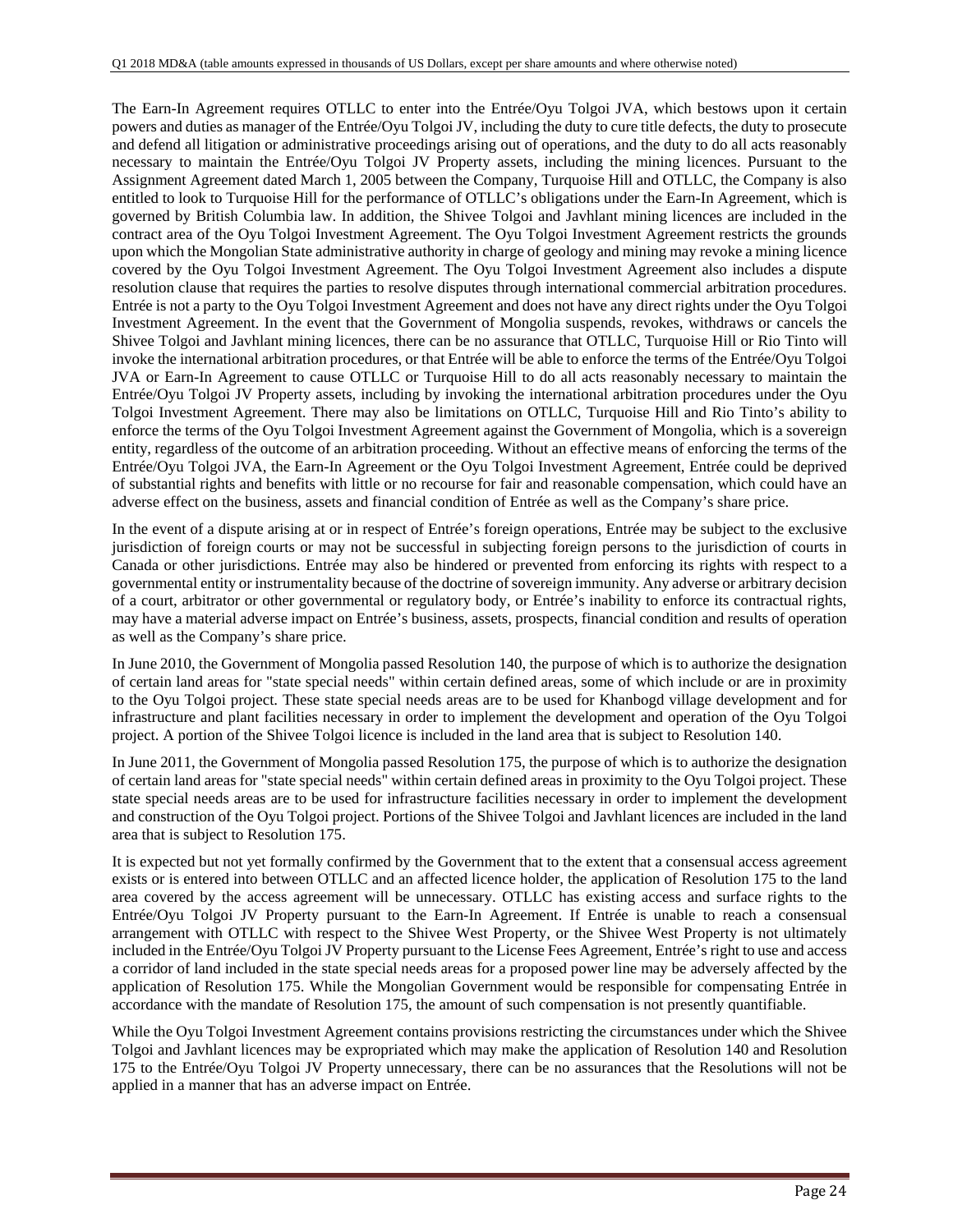In March 2014, the Government of Mongolia passed Resolution 81, the purpose of which is to approve the direction of the railway line heading from Ukhaa Khudag deposit located in the territory of Tsogttsetsii soum, Umnugobi aimag, to the port of Gashuunshukhait and to appoint the Minister of Roads and Transportation to develop a detailed engineering layout of the base structure of the railway. On September 18, 2014, Entrée was advised by MRAM that the base structure overlaps with a portion of the Javhlant licence. By Order No. 123 dated September 18, 2014, the Minister of Mining approved the composition of a working group to resolve matters related to the holders of licences through which the railway passes. The Minister of Mining has not yet responded to a request from Entrée to meet to discuss the proposed railway, and no further correspondence from MRAM or the Minister of Mining has been received. It is not yet clear whether the State has the legal right to take a portion of the Javhlant licence, with or without compensation, in order to implement a national railway project, and if it does, whether it will attempt to exercise that right. While the Oyu Tolgoi Investment Agreement contains provisions restricting the circumstances under which the Javhlant licence may be expropriated, there can be no assurances that Resolution 81 will not be applied in a manner that has an adverse impact on Entrée.

## *Risks Associated with the Development of the Oyu Tolgoi Project*

Further development of the Oyu Tolgoi project depends upon OTLLC's ability to obtain and service the funding requirements of the project. Volatility in capital markets and commodity prices and other macroeconomic factors may adversely affect OTLLC's ability to secure project financing.

In addition, OTLLC operates in a region of the world that is prone to economic and political upheaval and instability, which may make it more difficult to obtain sufficient debt financing from project lenders for future phases of the Oyu Tolgoi project.

OTLLC's estimates regarding the cost of development and operation of the Oyu Tolgoi project are estimates only. The estimates and the assumptions upon which they are based are subject to a variety of risks and uncertainties and other factors that could cause actual expenditures to differ materially from those estimated. If these estimates prove incorrect, the total capital expenditures required to complete development of the Oyu Tolgoi project underground mine, including Entrée's share of Entrée/Oyu Tolgoi JV capital expenditures being debt financed by OTLLC, may increase, which may have a material adverse impact on Entrée, its results of operations, financial conditions, and the Company's share price.

There are a number of uncertainties inherent in the development and construction of any new or existing mine, including the Oyu Tolgoi project. These uncertainties include: the timing and cost, which can be considerable, of the construction of mining and processing facilities; the availability and cost of skilled labour, the impact of fluctuations in commodity prices, process water, power and transportation, including costs of transport for the supply chain for the Oyu Tolgoi project, which requires routing approaches which have not been fully tested; the annual usage costs to the local province for sand, aggregate and water; the availability and cost of appropriate smelting and refining arrangements; and the need to obtain necessary environmental and other government permits, such permits being on reasonable terms, and the timing of those permits. The cost, timing and complexities of mine construction and development are increased by the remote location of the Oyu Tolgoi project.

The Oyu Tolgoi Investment Agreement commits Turquoise Hill and Rio Tinto to perform many obligations in respect of the development and operation of the Oyu Tolgoi project. While performance of many of these obligations is within the effective control of Turquoise Hill and Rio Tinto, the scope of certain obligations may be open to interpretation. Further, the performance of other obligations may require co-operation from third parties or may be dependent upon circumstances that are not necessarily within the control of Turquoise Hill and Rio Tinto. Non-fulfillment of any obligation may result in a default or breach under the Oyu Tolgoi Investment Agreement. Such a default could result in a termination of the Oyu Tolgoi Investment Agreement, which may have a material adverse impact on Entrée and the Company's share price. The Oyu Tolgoi Investment Agreement commits OTLLC to utilize only Mongolian power sources. Such sources of power may not be available or may be available upon commercial terms that are less advantageous than those available from other potential power suppliers. Alternative strategies whereby OTLLC would undertake the construction of a power generating facility in Mongolia are likely to require further funding in addition to the existing project finance and proposed supplemental debt facilities. Such funding remains subject to negotiation, and may not be available or may only be available on substantially different terms from existing facilities. Despite Turquoise Hill and Rio Tinto's best efforts, such an obligation is not necessarily within their control and non-fulfillment of such requirement may result in a default under the Oyu Tolgoi Investment Agreement.

It is common in mining operations and in the development, construction or expansion of existing facilities to experience unexpected problems and delays during such activities, which may cause delays in the commencement or expansion of mineral production. Such delays could have unforeseen impacts on disclosed project economics. Accordingly, there is no assurance that the current or future development, construction or expansion activities will be successfully completed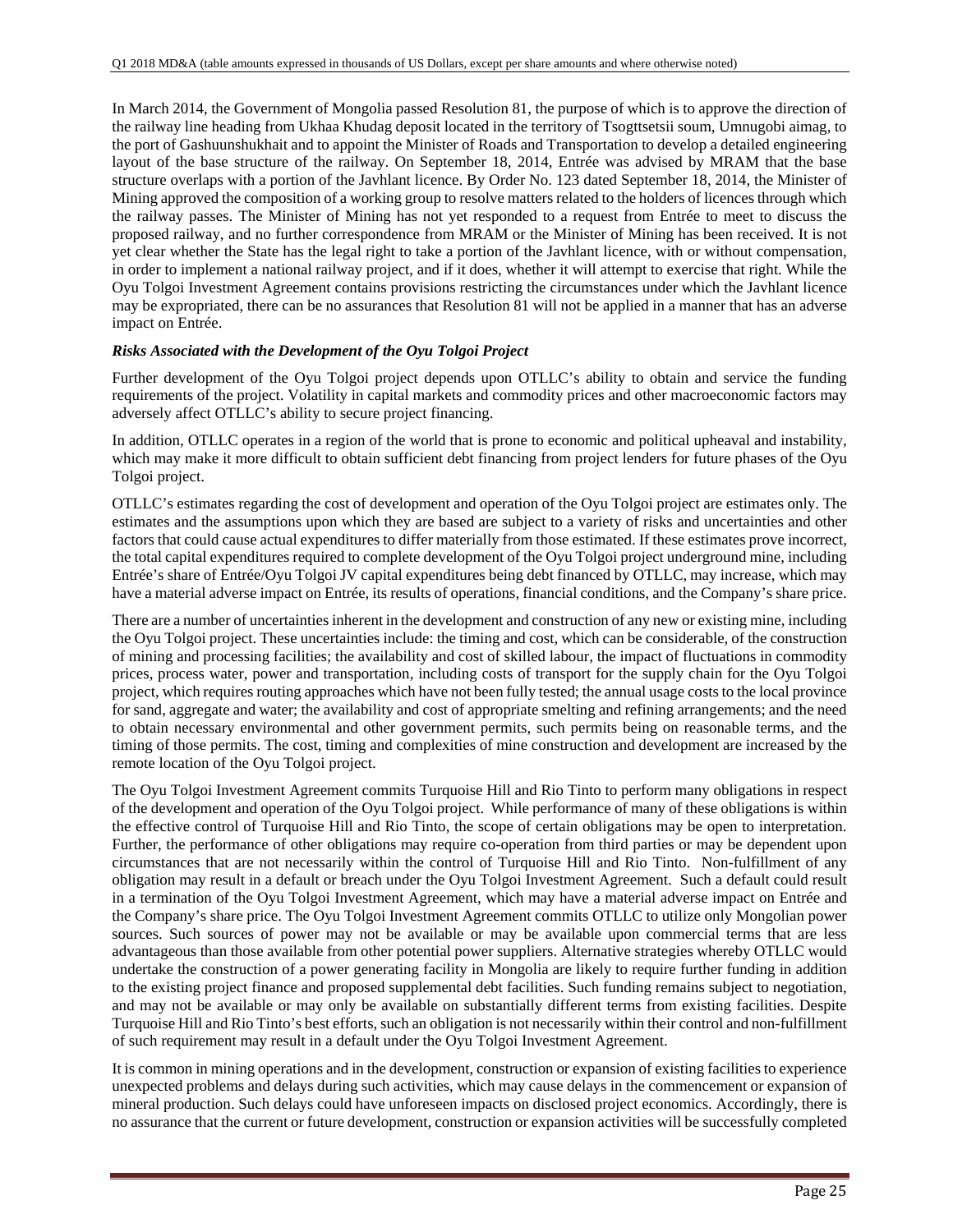within cost estimates, on schedule or at all and, if completed, there is no assurance that such activities will result in profitable mining operations.

#### *Risks Associated with the Amended Sandstorm Agreement*

The 2013 Agreement provided for a partial refund of the Deposit and a pro rata reduction in the number of metal credits deliverable to Sandstorm in the event of a partial expropriation of Entrée's economic interest, contractually or otherwise, in the Entrée/Oyu Tolgoi JV Property. The Amended Sandstorm Agreement provides that the Company will not be required to make any further refund of the Deposit if Entrée's economic interest is reduced by up to and including 17%. If there is a reduction of greater than 17% up to and including 34%, the Amended Sandstorm Agreement provides the Company with greater flexibility and optionality in terms of how the Company will refund a corresponding portion of the Deposit. To the extent there is an expropriation of greater than 34%, which is not reversed during the abeyance period provided for in the Amended Sandstorm Agreement, the Company will be required to return a portion of the Deposit in cash (the amount of the repayment not to exceed the amount of the Unearned Balance).

If an event of default occurs under the Amended Sandstorm Agreement, the Company may be required to immediately pay to Sandstorm a default fee, which it may not have sufficient funds to cover. Some potential events of default may be outside of Entrée's control, including a full expropriation of Entrée's economic interest, contractually or otherwise, in the Entrée/Oyu Tolgoi JV Property which is not reversed during the abeyance period provided for in the Amended Sandstorm Agreement. If an event of default occurs and the Company is required to pay a default fee to Sandstorm, it may have a material adverse impact on Entrée's business, financial condition, assets and prospects, and on the Company's share price.

Under the Amended Sandstorm Agreement, the Company agreed to use future cash flows from its mineral property interests to purchase and deliver metal credits to Sandstorm. The Amended Sandstorm Agreement does not require the Company to deliver actual metal production, therefore the Company will have to use revenue it receives from the sale of its share of metal production to purchase the requisite amount of metal credits for delivery to Sandstorm. To the extent metal prices on the day on which the Company's production is sold are different from metal prices on the day on which the Company purchases metal credits for delivery to Sandstorm, the Company may suffer a gain or loss on the difference.

## *Risks Associated with Mining or Related to Entrée*

The estimates of reserves and resources, including the anticipated tonnages and grades that will be achieved or the indicated level of recovery that will be realized, are estimates only and no assurances can be given as to their accuracy. Such estimates are, in large part, based on interpretations of geological data obtained from drill holes and other sampling techniques. Actual mineralization or formations may be different from those predicted. Reserve and resource estimates are materially dependent on prevailing market prices and the cost of recovering and processing minerals at the mine site. Market fluctuations in the price of metals or increases in the costs to recover metals may render the mining of ore reserves uneconomical and materially adversely affect operations.

Sandstorm's beneficial shareholdings in the Company, totalling 13.7% of the Company's outstanding shares, and Rio Tinto's beneficial shareholdings in the Company, totalling 17.4% of the Company's outstanding shares, potentially give Sandstorm and Rio Tinto the voting power to influence the policies, business and affairs of Entrée and the outcome of any significant corporate transaction or other matter, including a merger, business combination or a sale of all, or substantially all, of Entrée's assets. In addition, Rio Tinto (on behalf of OTLLC) has operational control over the Entrée/Oyu Tolgoi JV Property. OTLLC and Sandstorm also have certain rights in the event of a proposed disposition by Entrée of its interest in the Entrée/Oyu Tolgoi JV and OTLLC has a right of first refusal with respect to any proposed disposition by Entrée of an interest in the Shivee West Property, which is not currently subject to the Entrée/Oyu Tolgoi JV. The share position in the Company of each of Sandstorm, Rio Tinto and Turquoise Hill may have the effect of delaying, deterring or preventing a transaction involving a change of control of the Company in favour of a third party that otherwise could result in a premium in the market price of the Company's shares in the future. In the case of Sandstorm, the risk is mitigated to some extent by the requirement in the Amended Sandstorm Agreement for Sandstorm to vote its shares as the Board specifies with respect to any potential acquisition of the Company, provided the potential acquirer agrees to execute and deliver to Sandstorm a deed of adherence to the Amended Sandstorm Agreement.

Entrée must comply with licence and permitting requirements. In Mongolia, the Shivee Tolgoi and Javhlant exploration licences were converted to mining licences on October 27, 2009. These licences now have a term of 30 years, with two potential extensions of 20 years each. The total estimated annual fees to maintain the licences in good standing, which are primarily the responsibility of OTLLC, is approximately \$944,000.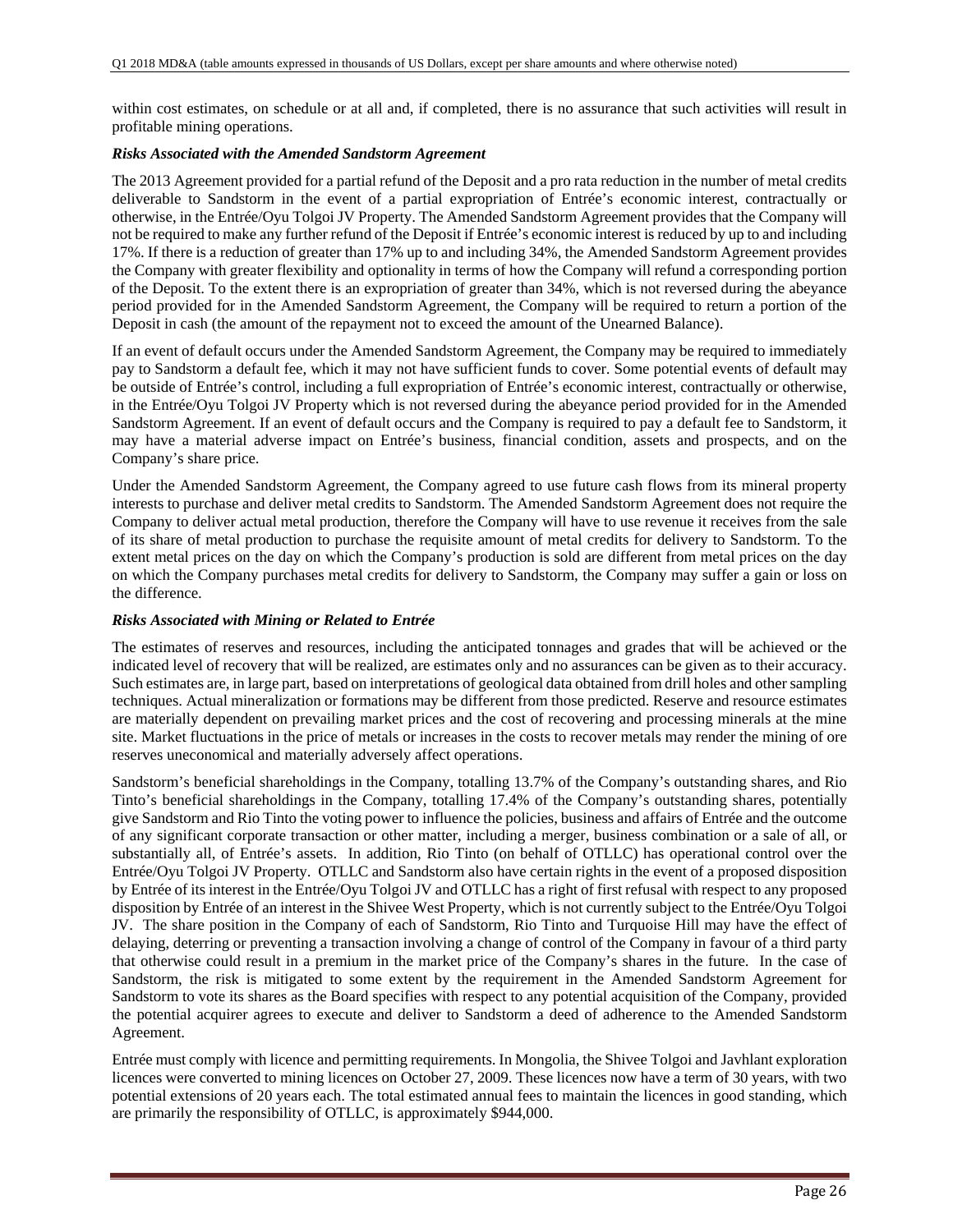In Mongolia, Entrée and its partners must comply with environmental regulations that govern air and water quality and land disturbance and provide mine reclamation and closure costs.

Entrée runs its business in different jurisdictions and strives to run its business in as tax efficient a manner as possible. The tax systems in certain of these jurisdictions are complicated and subject to change. For this reason, the possibility of future negative effects on the results of the Company due to changes in tax regulations cannot be excluded. Repatriation of earnings to Canada from other jurisdictions may be subject to withholding taxes. Entrée has no control over withholding tax rates.

Certain of Entrée's officers and directors may be or become associated with other natural resource companies that acquire interests in mineral properties. In addition, certain individuals also serve as directors or officers of Mason Resources and are subject to an Administrative Services Agreement between the Company and Mason Resources. Such associations may give rise to conflicts of interest from time to time. Entrée's directors are required by law to act honestly and in good faith with a view to its best interests and to disclose any interest which they may have in any of its projects or opportunities. In general, if a conflict of interest arises at a meeting of a board of directors, any director in a conflict will disclose his or her interest and abstain from voting on such matter or, if he or she does vote, his or her vote does not count.

# **INTERNAL CONTROL OVER FINANCIAL REPORTING**

Management is responsible for designing internal control over financial reporting, to provide reasonable assurance regarding the reliability of financial reporting and the preparation of financial statements for external purposes in accordance with US GAAP. No change in the Company's internal control over financial reporting occurred during the period beginning on January 1, 2018 and ended on March 31, 2018 that has materially affected, or is reasonably likely to materially affect, the Company's internal control over financial reporting.

# **FORWARD LOOKING STATEMENTS**

This MD&A contains forward-looking statements within the meaning of the United States Private Securities Litigation Reform Act of 1995 and forward-looking information within the meaning of applicable Canadian securities laws.

Forward-looking statements include, but are not limited to, statements with respect to corporate strategies and plans; requirements for additional capital; uses of funds; the value and potential value of assets and the ability of the Company to maximize returns to shareholders; potential types of mining operations; construction and continued development of the Oyu Tolgoi underground mine; the expected timing of first development production from Lift 1 of the Entrée/Oyu Tolgoi JV Property; anticipated future production and mine life; the future prices of copper, gold, molybdenum and silver; the estimation of mineral reserves and resources; the realization of mineral reserve and resource estimates; projected mining and process recovery rates; anticipated future production, capital and operating costs, cash flows and mine life; capital, financing and project development risk; mining dilution; closure costs and requirements; discussions with the Government of Mongolia, Rio Tinto, OTLLC and Turquoise Hill on a range of issues including Entrée's interest in the Entrée/Oyu Tolgoi JV Property, the Shivee Tolgoi and Javhlant mining licences and certain material agreements; potential actions by the Government of Mongolia with respect to the Shivee Tolgoi and Javhlant mining licences and Entrée's interest in the Entrée/Oyu Tolgoi JV Property; the potential for Entrée to be included in or otherwise receive the benefits of the Oyu Tolgoi Investment Agreement or another similar agreement; the potential for the Government of Mongolia to seek to directly or indirectly invest in Entrée's interest in the Hugo North Extension and Heruga deposits; the potential application of the Government of Mongolia's Resolution 81, Resolution 140 and Resolution 175 to the Shivee Tolgoi and Javhlant licences; potential size of a mineralized zone; potential expansion of mineralization; potential discovery of new mineralized zones; potential metallurgical recoveries and grades; plans for future exploration and/or development programs and budgets; permitting time lines; anticipated business activities; proposed acquisitions and dispositions of assets; and future financial performance.

In certain cases, forward-looking statements and information can be identified by the use of words such as "plans", "expects" or "does not expect", "is expected", "budgeted", "scheduled", "estimates", "forecasts", "intends", "anticipates", or "does not anticipate" or "believes" or variations of such words and phrases or statements that certain actions, events or results "may", "could", "would", "might", "will be taken", "occur" or "be achieved". While the Company has based these forward-looking statements on its expectations about future events as at the date that such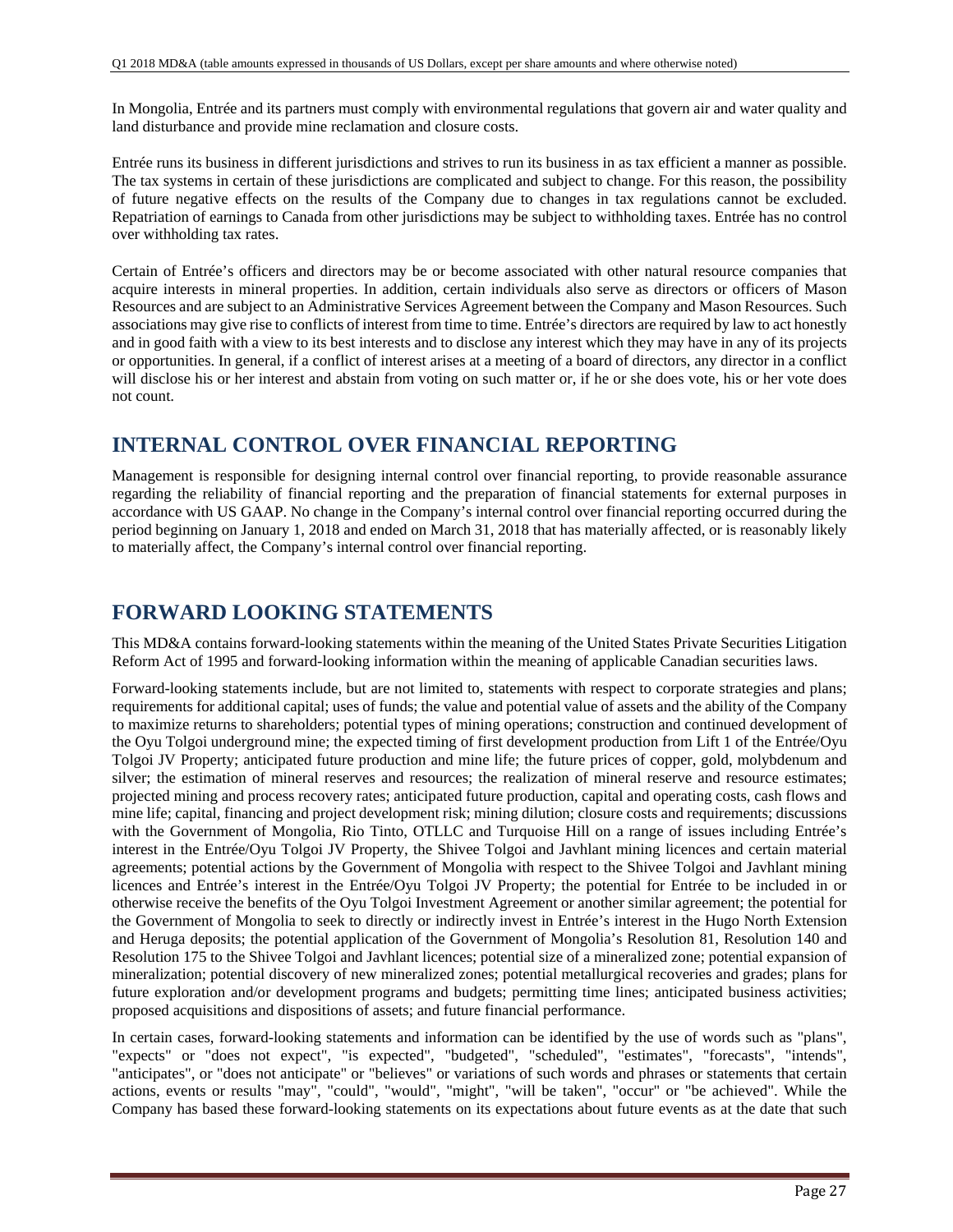statements were prepared, the statements are not a guarantee of Entrée's future performance and are based on numerous assumptions regarding present and future business strategies, local and global economic conditions and the environment in which Entrée will operate in the future, including the price of copper, gold and silver, anticipated capital and operating costs, anticipated future production and cash flows and the status of Entrée's relationship and interaction with the Government of Mongolia, OTLLC, Rio Tinto and Turquoise Hill on the Entrée/Oyu Tolgoi JV and the continued development of the Entrée/Oyu Tolgoi JV Property. With respect to the construction and continued development of the Oyu Tolgoi underground mine, important risks, uncertainties and factors which could cause actual results to differ materially from future results expressed or implied by such forward-looking statements and information include, amongst others, the timing and cost of the construction and expansion of mining and processing facilities; the timing and availability of a long term domestic power source for the Oyu Tolgoi underground mine (or the availability of financing for OTLLC to construct such a source); the ability of OTLLC to secure and draw down on the supplemental debt under the Oyu Tolgoi project finance facility and the availability of additional financing on terms reasonably acceptable to OTLLC, Turquoise Hill and Rio Tinto to further develop Oyu Tolgoi; delays, and the costs which would result from delays, in the development of the underground mine; projected copper, gold and silver prices and demand; and production estimates and the anticipated yearly production of copper, gold and silver at the Oyu Tolgoi underground mine.

The 2018 PEA is based on a conceptual mine plan that includes Inferred resources. Numerous assumptions were made in the preparation of the 2018 PEA, including with respect to mineability, capital and operating costs, production schedules, the timing of construction and expansion of mining and processing facilities, and recoveries, that may change materially once production commences at Hugo North Extension Lift 1 and additional development and capital decisions are required. Any changes to the assumptions underlying the 2018 PEA could cause actual results to be materially different from any future results, performance or achievements expressed or implied by forward-looking statements and information relating to the 2018 PEA.

Other uncertainties and factors which could cause actual results to differ materially from future results expressed or implied by forward-looking statements and information include, amongst others, unanticipated costs, expenses or liabilities; discrepancies between actual and estimated production, mineral reserves and resources and metallurgical recoveries; development plans for processing resources; the size, grade and continuity of deposits not being interpreted correctly from exploration results; fluctuations in commodity prices and demand; changing foreign exchange rates; actions by Rio Tinto, Turquoise Hill or OTLLC and by government authorities including the Government of Mongolia; the availability of funding on reasonable terms; the impact of changes in interpretation to or changes in enforcement of laws, regulations and government practices, including laws, regulations and government practices with respect to mining, foreign investment, royalties and taxation; the terms and timing of obtaining necessary environmental and other government approvals, consents and permits; the availability and cost of necessary items such as water, skilled labour, transportation and appropriate smelting and refining arrangements; unanticipated reclamation expenses; geotechnical or hydrogeological considerations during mining being different from what was assumed; changes to assumptions as to the availability of electrical power, and the power rates used in operating cost estimates and financial analyses; changes to assumptions as to salvage values; ability to maintain the social licence to operate; and misjudgements in the course of preparing forward-looking statements.

In addition, there are also known and unknown risk factors which may cause the actual results, performance or achievements of Entrée to be materially different from any future results, performance or achievements expressed or implied by the forward-looking statements and information. Such factors include, among others, risks related to international operations, including legal and political risk in Mongolia; risks associated with changes in the attitudes of governments to foreign investment; risks associated with the conduct of joint ventures; discrepancies between actual and anticipated production, mineral reserves and resources and metallurgical recoveries; global financial conditions; changes in project parameters as plans continue to be refined; inability to upgrade Inferred mineral resources to Indicated or Measured mineral resources; inability to convert mineral resources to mineral reserves; conclusions of economic evaluations; future prices of copper, gold, silver and molybdenum; failure of plant, equipment or processes to operate as anticipated; accidents, labour disputes and other risks of the mining industry; cyber security incidents; delays in obtaining government approvals, permits or licences or financing or in the completion of development or construction activities; environmental risks; title disputes; limitations on insurance coverage; as well as those factors discussed in the section entitled "Critical Accounting Estimates, Risks and Uncertainties" in this MD&A and in the section entitled "Risk Factors" in the AIF. Although the Company has attempted to identify important factors that could cause actual actions, events or results to differ materially from those described in forward-looking statements, there may be other factors that cause actions, events or results not to be as anticipated, estimated or intended. There can be no assurance that forward-looking statements will prove to be accurate, as actual results and future events could differ materially from those anticipated in such statements. Except as required under applicable securities legislation, the